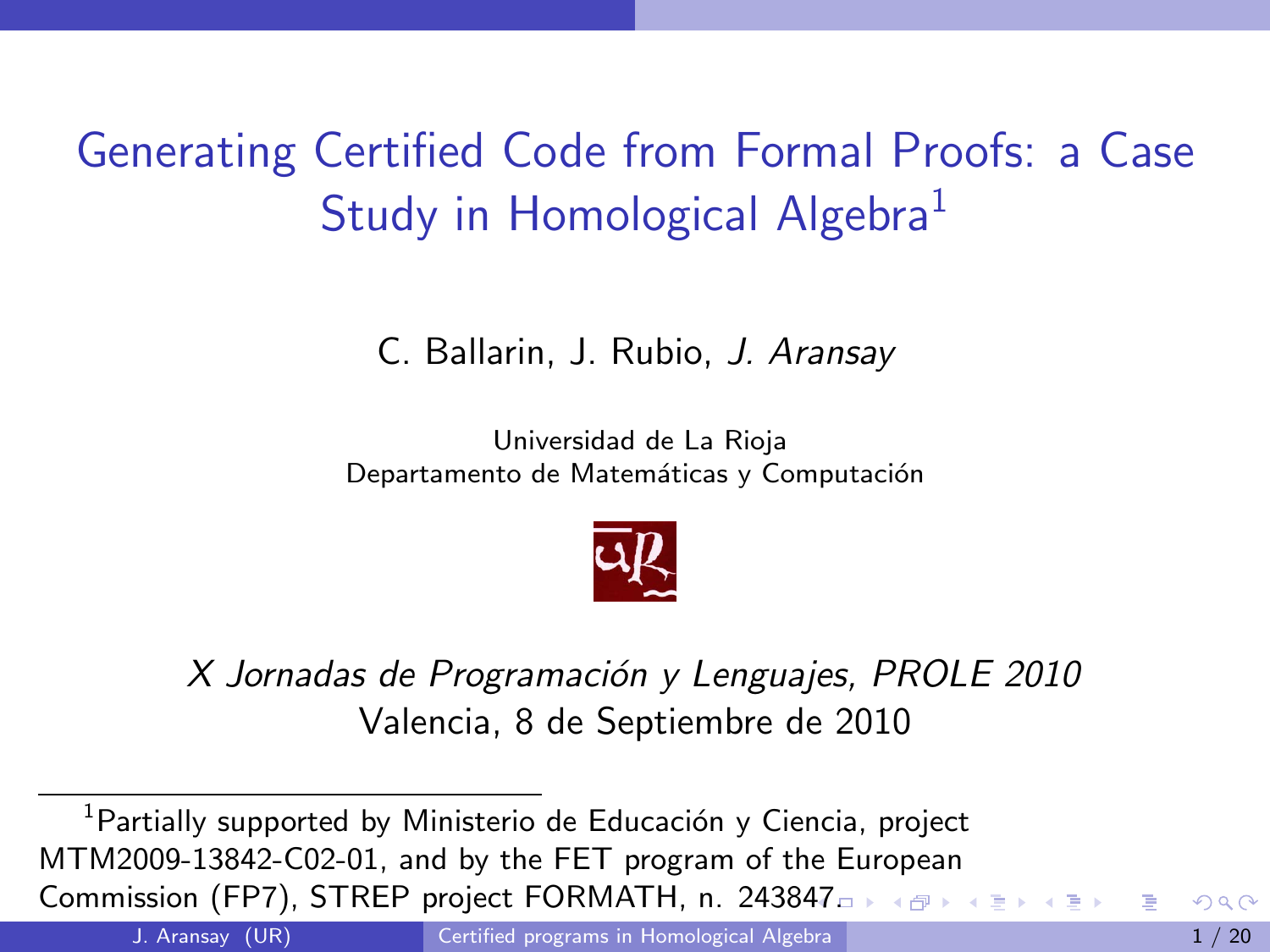# Introduction

## Goals of our research

- <span id="page-1-1"></span>**1** To formalize the proof of the Basic Perturbation Lemma (BPL) in Isabelle/HOL.
- <span id="page-1-2"></span><span id="page-1-0"></span>**2** To generate code for the associated algorithm to the BPL with the Isabelle/HOL facilities.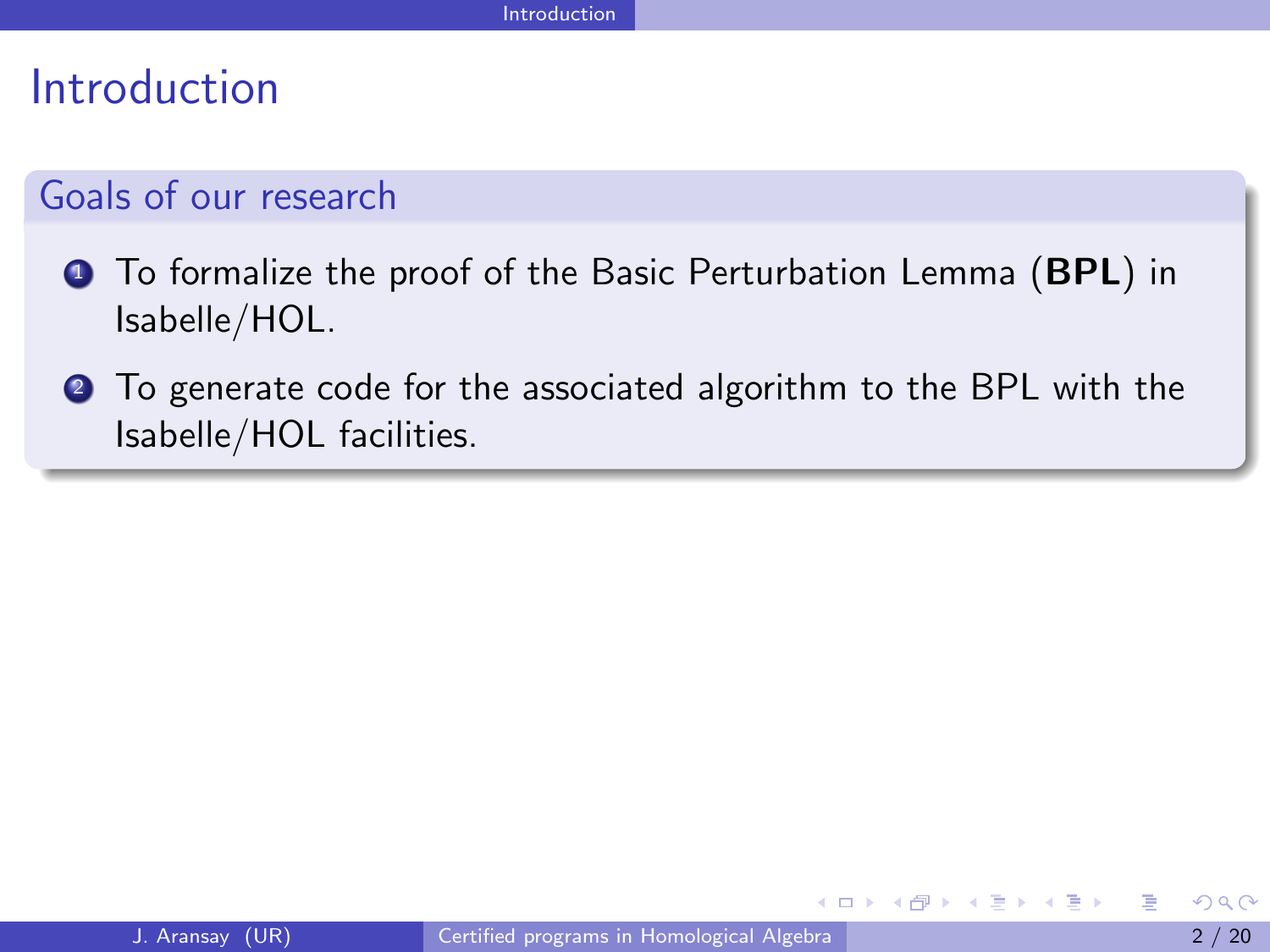# Introduction

## Goals of our research

- **1** To formalize the proof of the Basic Perturbation Lemma (BPL) in Isabelle/HOL.
- **2** To generate code for the associated algorithm to the BPL with the Isabelle/HOL facilities.

<span id="page-2-0"></span>In this talk we will focus on the difficulties that had to be overcome to move from  $\boldsymbol{\text{goal}}$  [1](#page-1-1) to  $\boldsymbol{\text{goal}}$  [2](#page-1-2) above.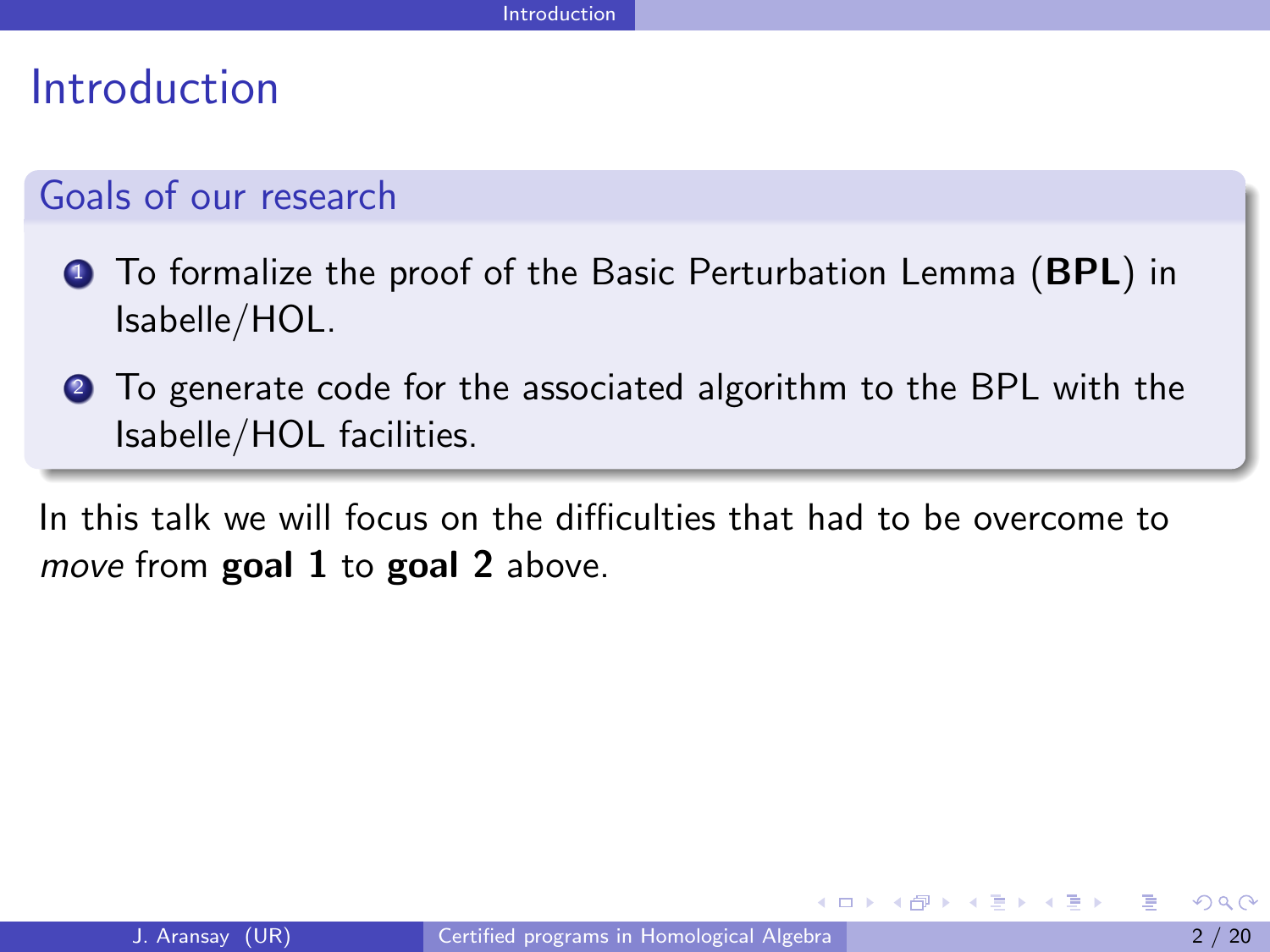# Introduction

# Goals of our research

- **1** To formalize the proof of the Basic Perturbation Lemma (BPL) in Isabelle/HOL.
- **2** To generate code for the associated algorithm to the BPL with the Isabelle/HOL facilities.

In this talk we will focus on the difficulties that had to be overcome to move from  $goal 1$  $goal 1$  to  $goal 2$  $goal 2$  above.

## Main topics

- Representation of algebraic structures.
- Representation of mathematical properties.
- <span id="page-3-0"></span>• Representation of data structures.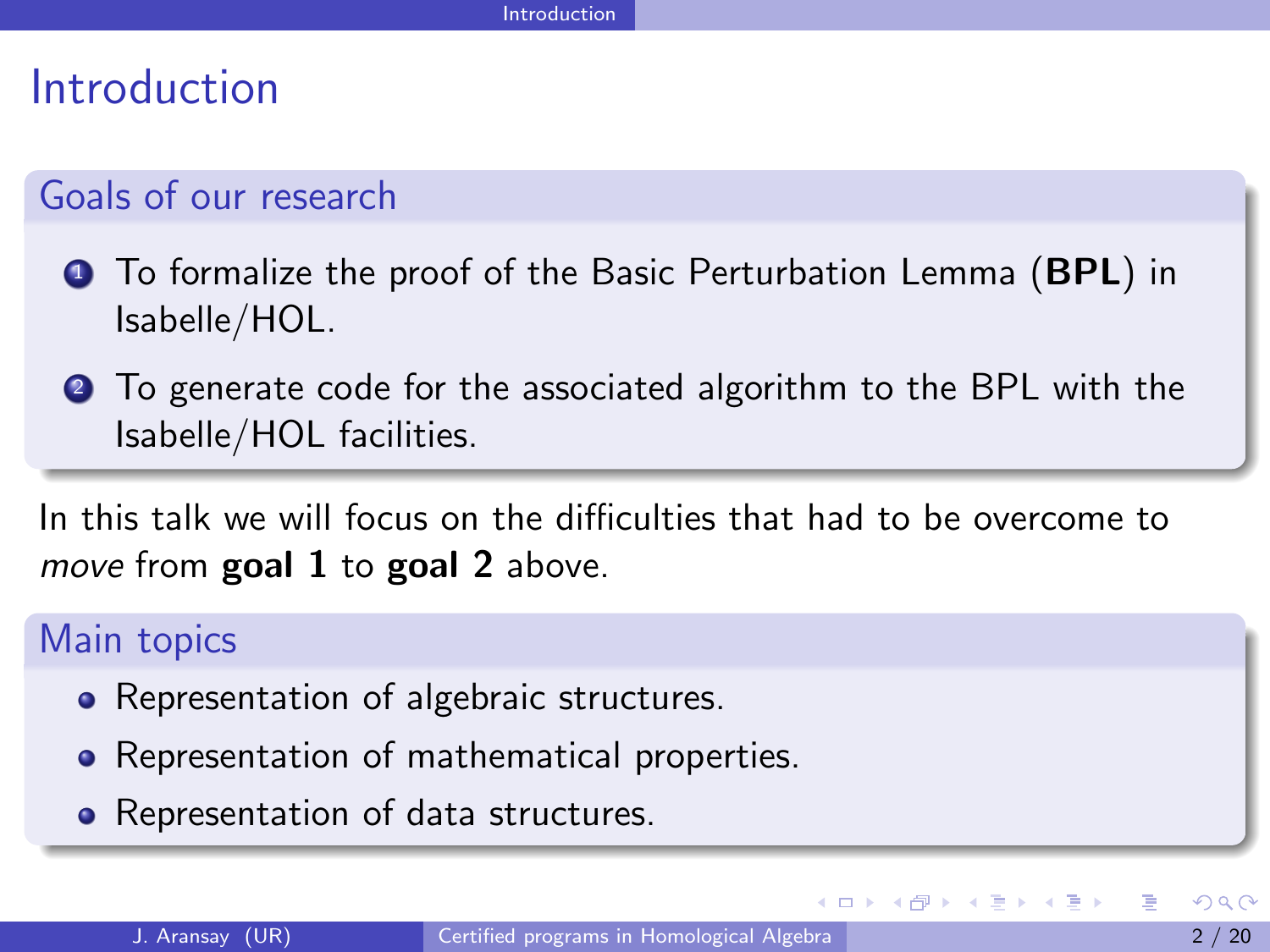## Kenzo

<span id="page-4-0"></span>Kenzo is a Computer Algebra system specialised in the field of Homological Algebra. It applies the BPL in the computation of homology groups of chain complexes and differential groups.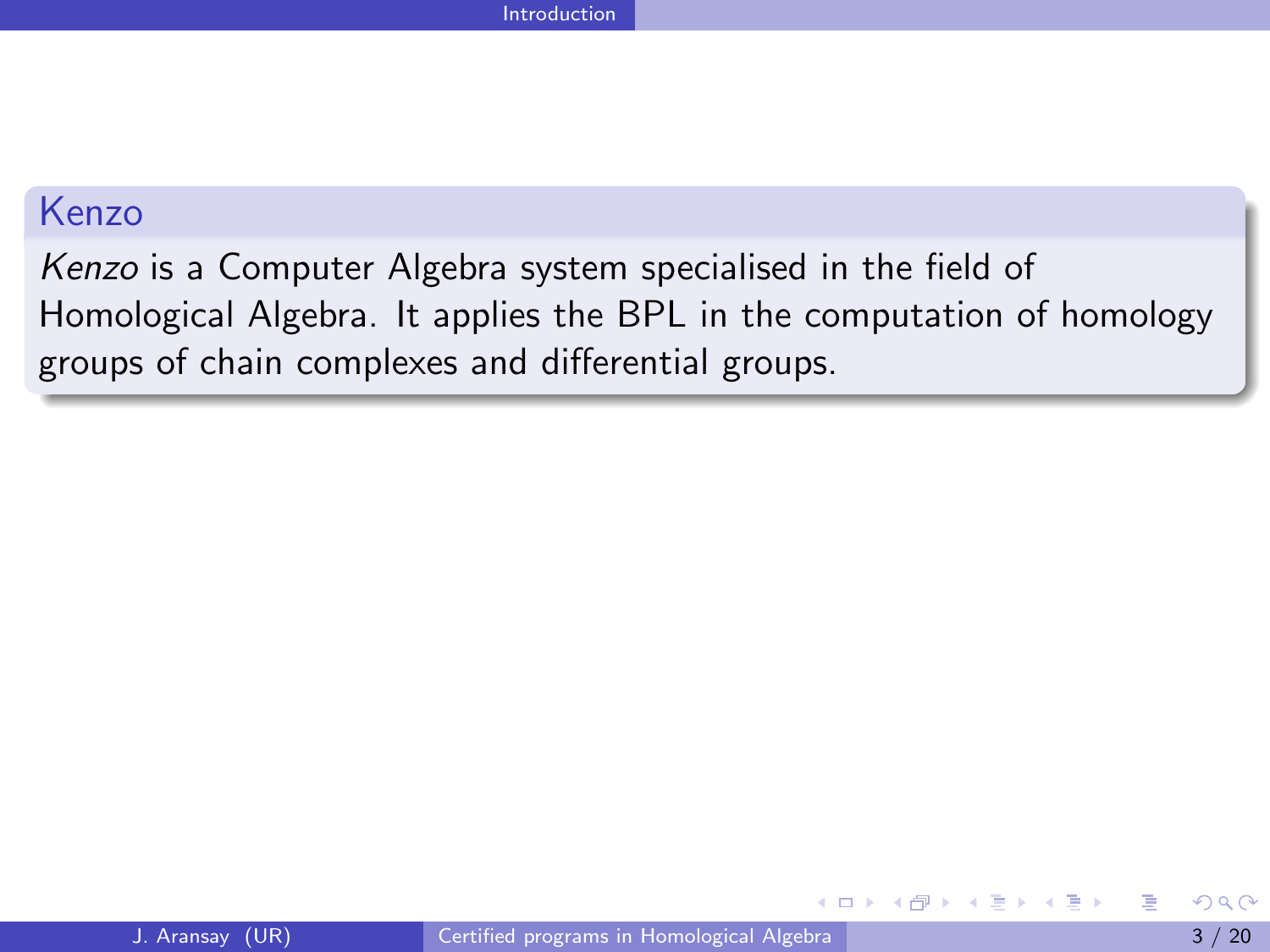### Kenzo

Kenzo is a Computer Algebra system specialised in the field of Homological Algebra. It applies the BPL in the computation of homology groups of chain complexes and differential groups.

## Isabelle/HOL

<span id="page-5-0"></span>Isabelle/HOL is a theorem proving assistant implementing higher-order logic. It includes a tool enabling code generation (from a subset of the specification language including the executable ingredients) to functional programming languages such as SML or Haskell.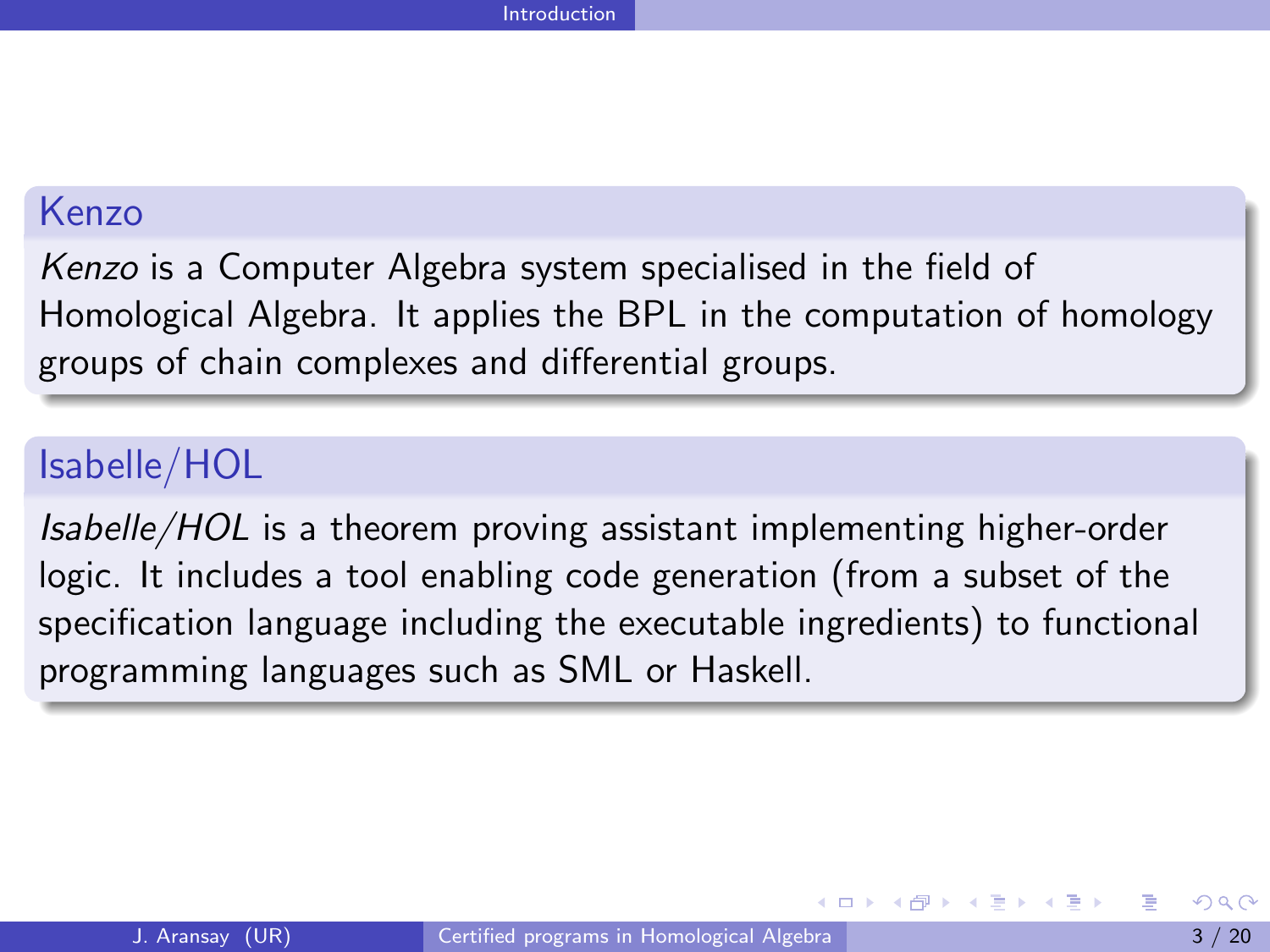The ideas of getting programs from formal specifications and of formalizing programs are becoming rather popular:

<span id="page-6-0"></span>ACL2 is a subset (plus something else) of Common Lisp, where proofs about Common Lisp programs can be carried out. More concretely, the defexec mechanism allows various "equivalent" algorithms to be used for different purposes.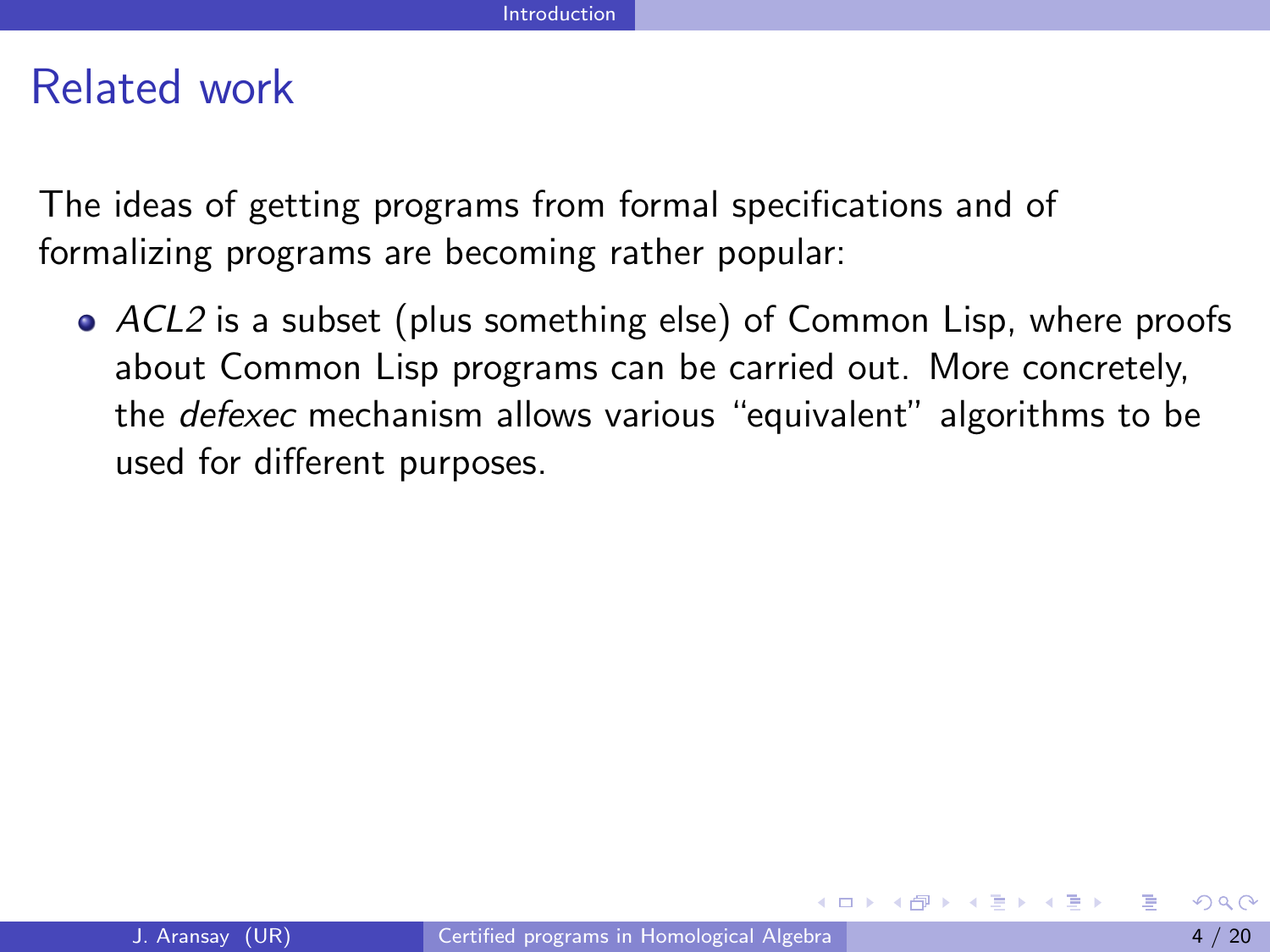The ideas of getting programs from formal specifications and of formalizing programs are becoming rather popular:

- ACL2 is a subset (plus something else) of Common Lisp, where proofs about Common Lisp programs can be carried out. More concretely, the defexec mechanism allows various "equivalent" algorithms to be used for different purposes.
- <span id="page-7-0"></span>**•** ssreflect is an attempt of communicating non-executable and executable fragments of the Coq world.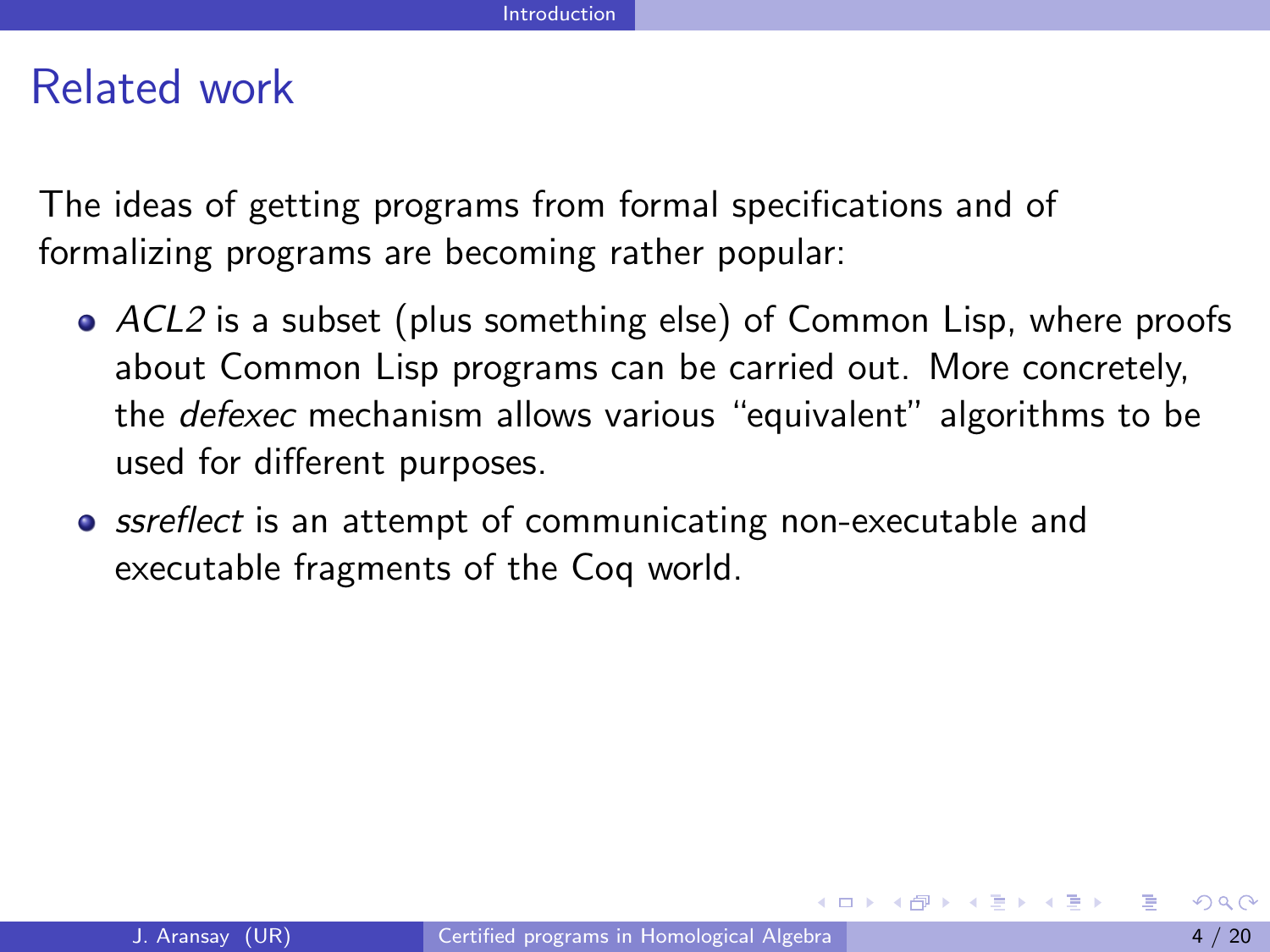The ideas of getting programs from formal specifications and of formalizing programs are becoming rather popular:

- ACL2 is a subset (plus something else) of Common Lisp, where proofs about Common Lisp programs can be carried out. More concretely, the defexec mechanism allows various "equivalent" algorithms to be used for different purposes.
- **•** ssreflect is an attempt of communicating non-executable and executable fragments of the Coq world.
- <span id="page-8-0"></span>• Haskabelle is an embedding of Haskell into Isabelle, where one writes Haskell programs and proves properties of them in Isabelle.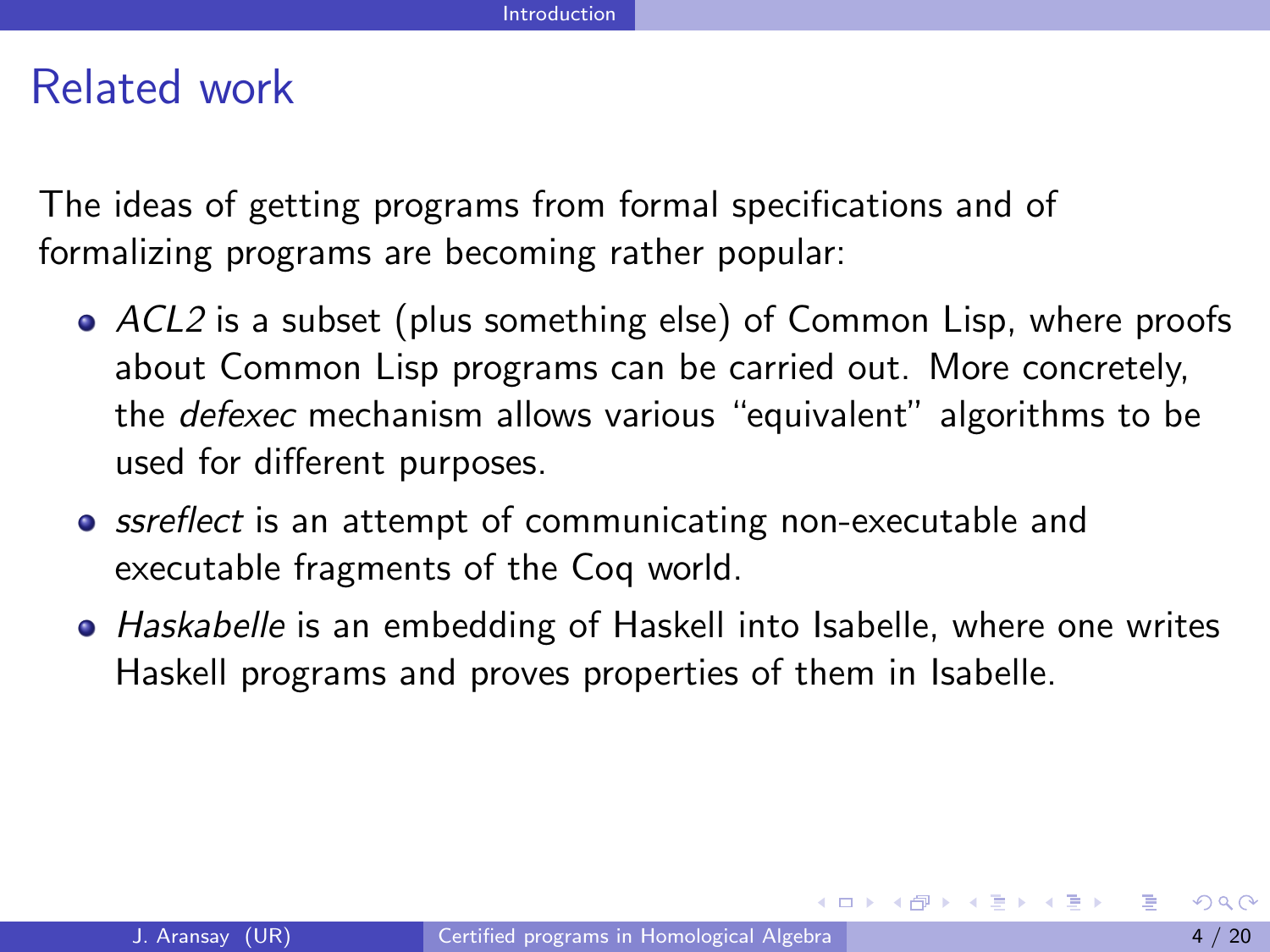The ideas of getting programs from formal specifications and of formalizing programs are becoming rather popular:

- ACL2 is a subset (plus something else) of Common Lisp, where proofs about Common Lisp programs can be carried out. More concretely, the defexec mechanism allows various "equivalent" algorithms to be used for different purposes.
- **•** ssreflect is an attempt of communicating non-executable and executable fragments of the Coq world.
- Haskabelle is an embedding of Haskell into Isabelle, where one writes Haskell programs and proves properties of them in Isabelle.
- Data refinement is being studied in Isabelle as an extension of the code generation facilities.

<span id="page-9-0"></span>イタト イヨト イヨト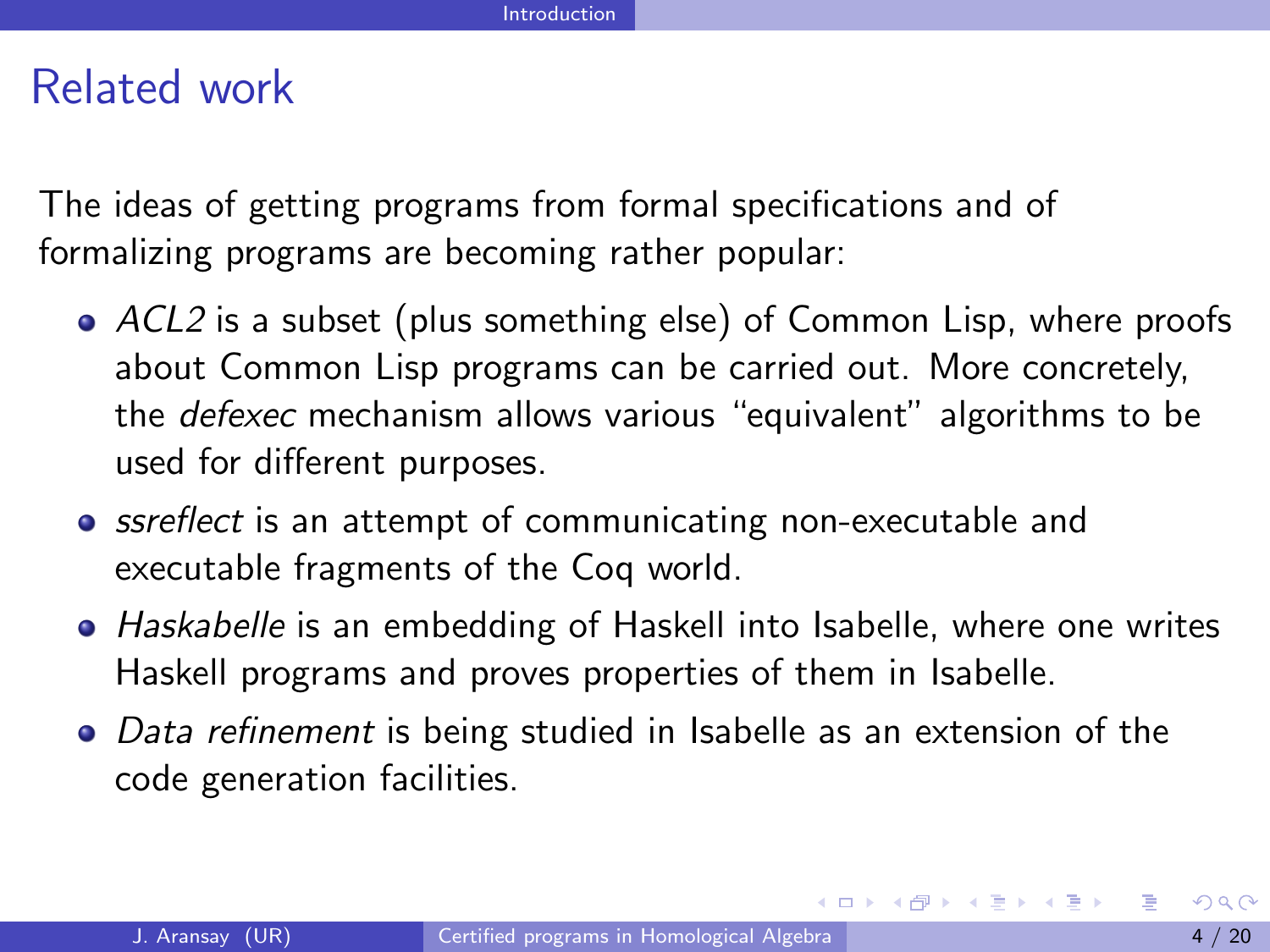# Statement of the BPL: structural and analytic part

#### Theorem

Let  $(f, g, h)$ :  $(D, d_D) \Rightarrow (C, d_C)$  be a reduction between differential groups and  $\delta: D \to D$  a perturbation of the differential d<sub>D</sub> satisfying the nilpotency condition w.r.t. the reduction  $(f, g, h)$ . Then a new reduction  $(f', g', h') \colon (D', d_{D'}) \Rightarrow (C', d_{C'})$  can be obtained where the underlying abelian groups D and D' (resp. C and C') are the same, but the differentials are perturbed:  $d_{D'} = d_D + \delta$ ,  $d_{C'} = d_C + f \delta_D \psi g$ ,  $f' = f \phi$ ,  $g' = \psi g$ ,  $h' = h\phi$ ,  $\phi = \sum_{i=0}^{\infty} (-1)^i (\delta h)^i$ , and  $\psi = \sum_{i=0}^{\infty} (-1)^i (h\delta)^i$ .





<span id="page-10-0"></span>K @ → K 경제 X 경제 제공 → 시 공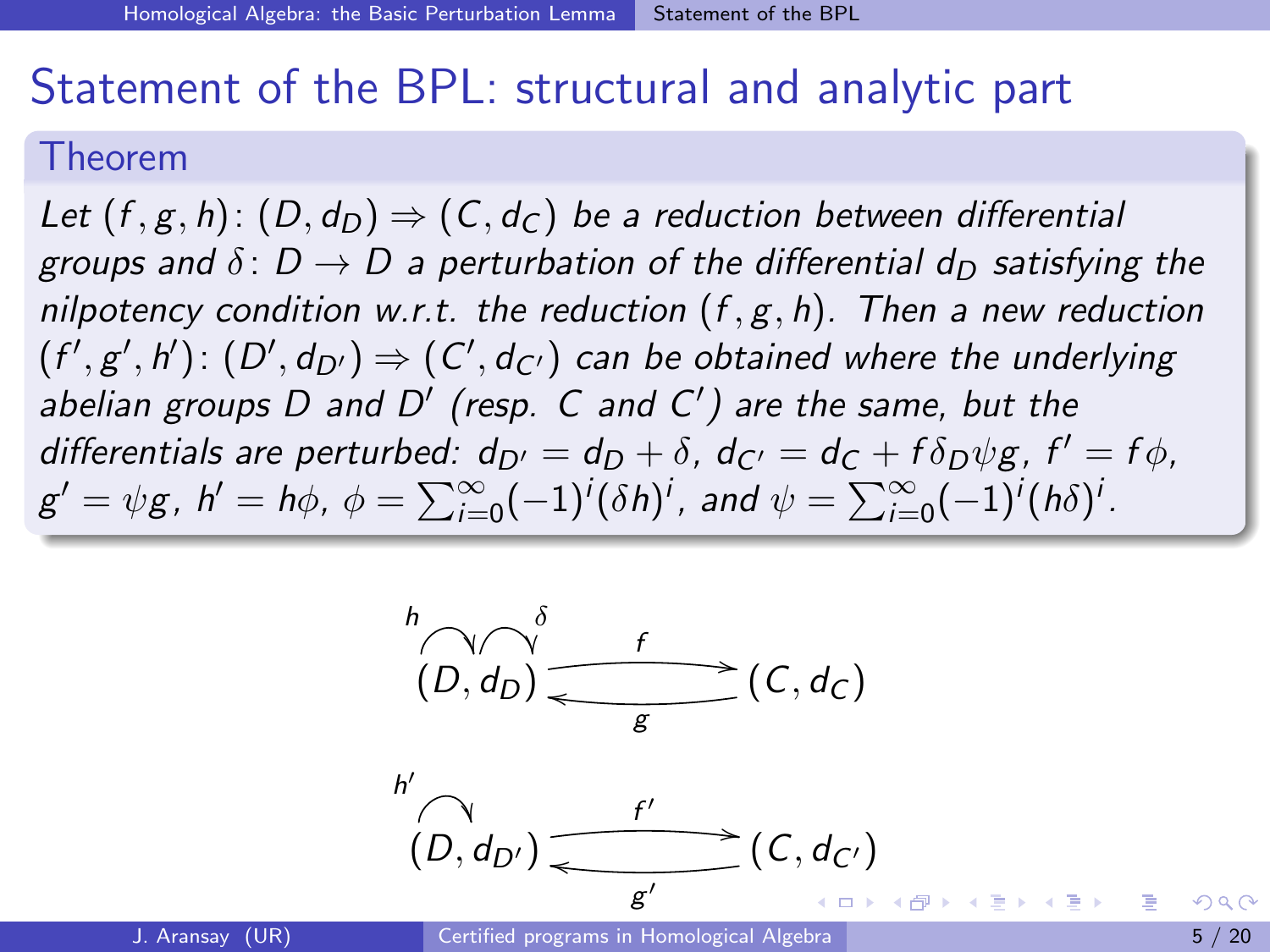# Main features of the proof in Isabelle

Algebraic structures, following the ideas in [Ballarin et al, 2010] $^2$ , are implemented by means of:

- Types as extensible records with explicit domains or carriers (given by an explicit predicate or characteristic function);
- Specifications with *locales* to introduce their properties.

<span id="page-11-0"></span> $2B$ allarin et al., [The Isabelle/HOL Algebra Library](#page-0-1).  $200$ J. Aransay (UR) [Certified programs in Homological Algebra](#page-0-0) 6 / 20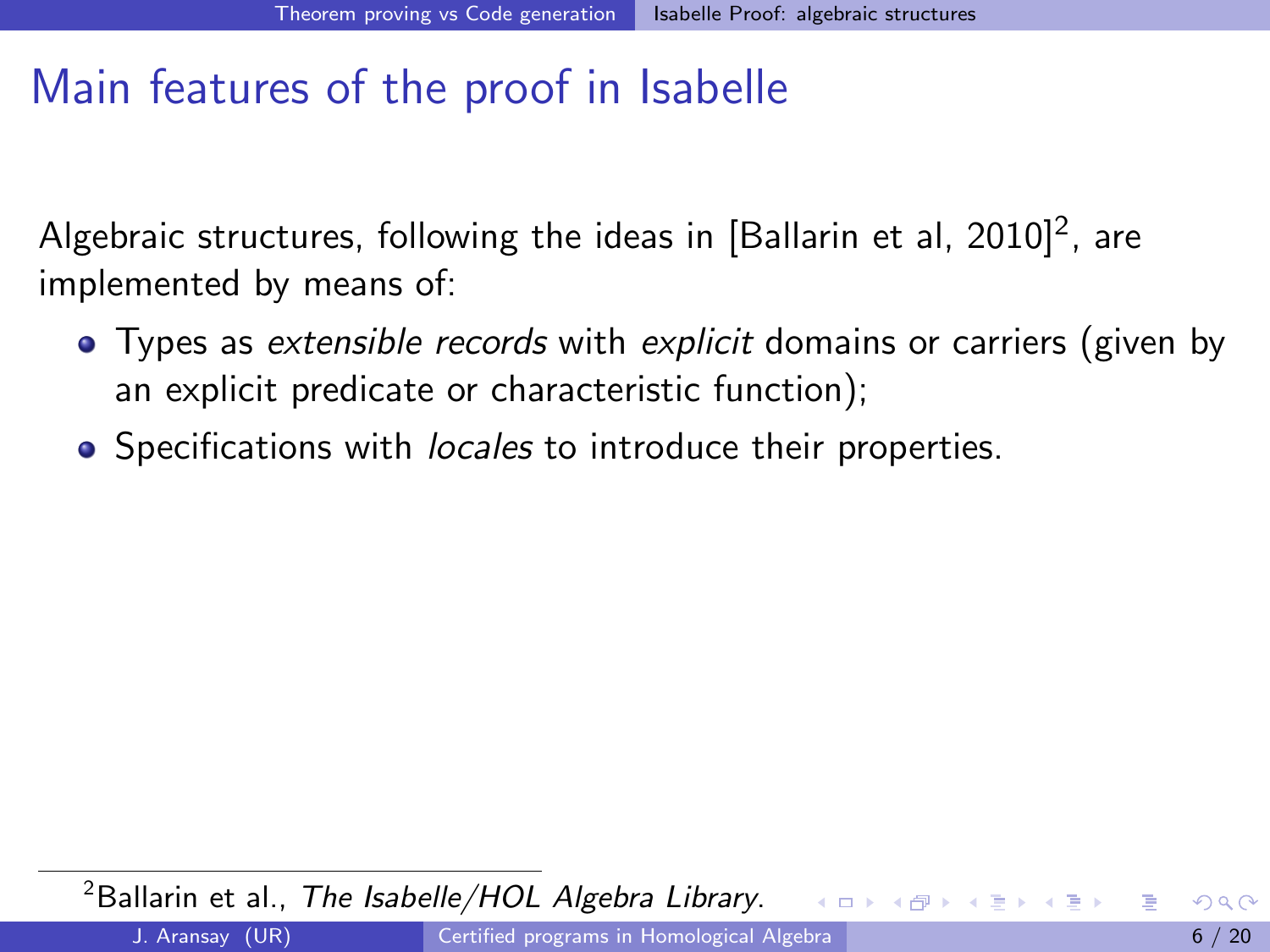# Main features of the proof in Isabelle

Algebraic structures, following the ideas in [Ballarin et al, 2010] $^2$ , are implemented by means of:

- Types as extensible records with explicit domains or carriers (given by an explicit predicate or characteristic function);
- Specifications with *locales* to introduce their properties.

# Other possibilities in HOL

- The use of types, instead of sets, for representing the domains.
- The use of type classes.
- $\bullet$  ...

<span id="page-12-0"></span> $2B$ allarin et al., [The Isabelle/HOL Algebra Library](#page-0-1). イロト イ団ト イミト イ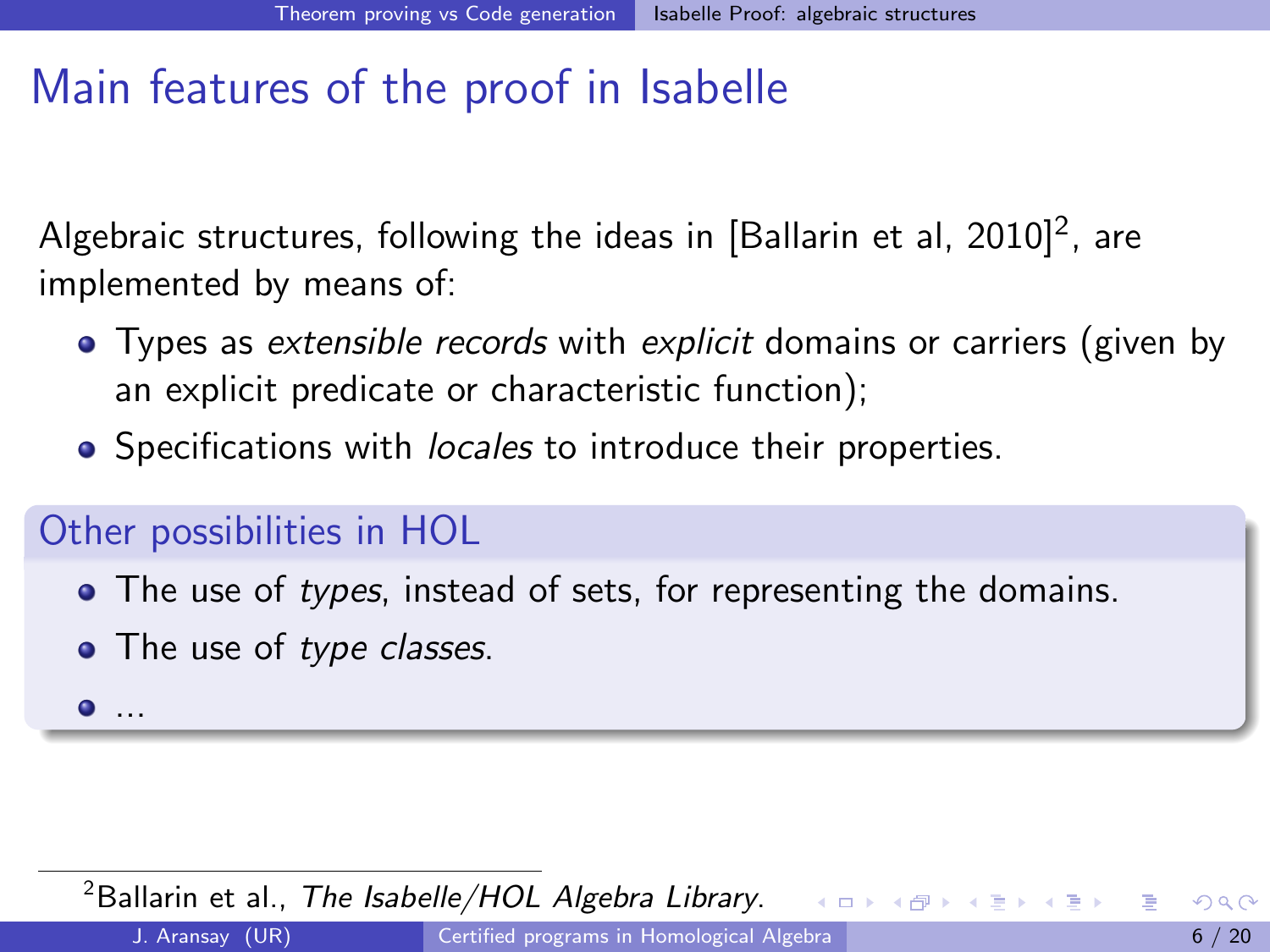Record types with explicit sets as domains are the best option, since they enable:

- A unified treatment of basic algebraic structures and algebraic structures defined over endomorphisms or homomorphisms.
- <span id="page-13-0"></span>An easy way to interplay with algebraic structures and their subsets.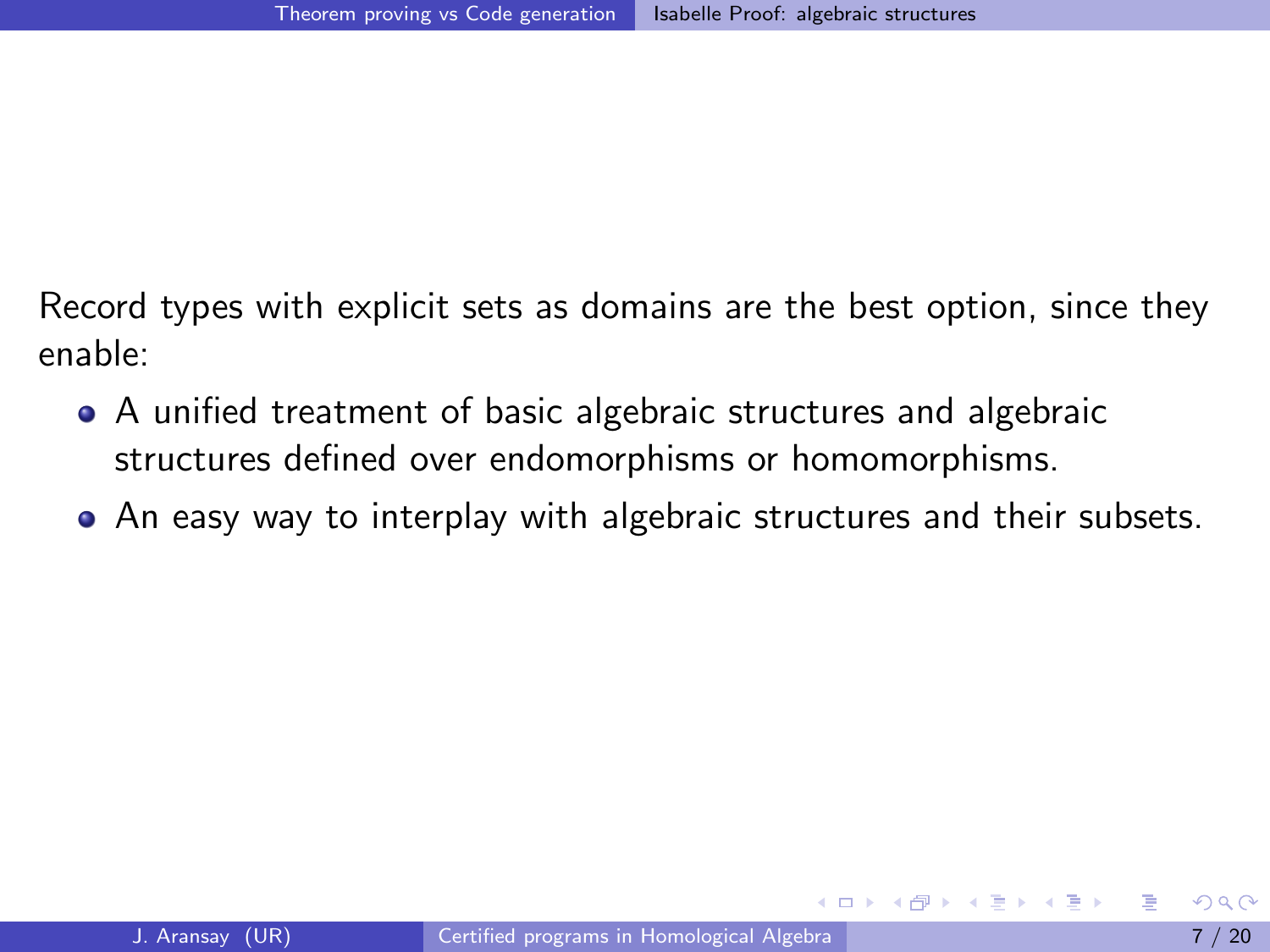|  |  |  |  | Data type definition |
|--|--|--|--|----------------------|
|  |  |  |  |                      |
|  |  |  |  |                      |
|  |  |  |  |                      |
|  |  |  |  |                      |

| <b>record</b> 'a monoid = |  |                                                                                                                                                                |  |  |  |  |  |  |  |  |
|---------------------------|--|----------------------------------------------------------------------------------------------------------------------------------------------------------------|--|--|--|--|--|--|--|--|
| carrier :: "'a set"       |  |                                                                                                                                                                |  |  |  |  |  |  |  |  |
| mult                      |  | $\;\; \; \; \; \vdots \; \; \text{``['}a, \; \; \text{'a]} \; \Rightarrow \; \text{'a''} \; \; \text{(infixl} \; \; \text{``}\otimes \imath \; \text{`` } 70)$ |  |  |  |  |  |  |  |  |
| one                       |  | $\cdots$ 'a ("1z")                                                                                                                                             |  |  |  |  |  |  |  |  |

<span id="page-14-0"></span>重

イロト 不優 ト 不意 ト 不意 トー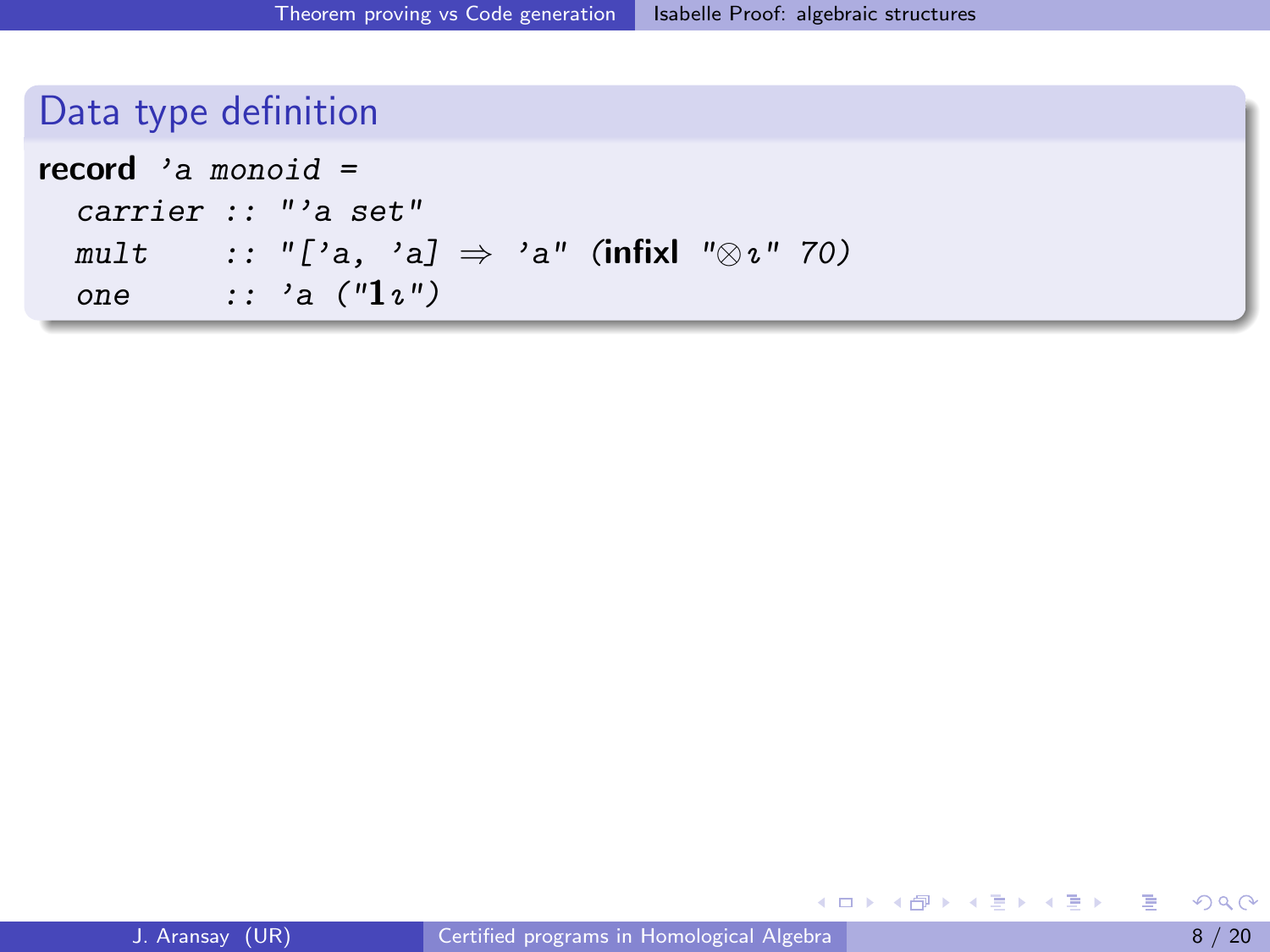Data type definition

| <b>record</b> 'a monoid = |  |                                                                 |  |  |  |  |  |  |  |  |
|---------------------------|--|-----------------------------------------------------------------|--|--|--|--|--|--|--|--|
|                           |  | carrier :: "'a set"                                             |  |  |  |  |  |  |  |  |
| mult                      |  | $\cdots$ "['a, 'a] $\Rightarrow$ 'a" (infixl " $\otimes$ ι" 70) |  |  |  |  |  |  |  |  |
| one                       |  | $\therefore$ 'a ("1z")                                          |  |  |  |  |  |  |  |  |

### Formal specification

```
locale monoid =fixes G (structure)
  assumes m_closed [intro, simp]:
             \mathbb{Y}[x \in \text{carrier } G; y \in \text{carrier } G] \implies x \otimes y \in \text{carrier } G'and m assoc:
             \mathbb{Y}[\![x\in \text{ carrier } G;\; y\in \text{ carrier } G;\; z\in \text{ carrier } G]\!]\implies (x \otimes y) \otimes z = x \otimes (y \otimes z)"
        and one_closed [intro, simp]: "1 \in carrier G"
        and l_one [simp]: "x \in carrier \ G \Longrightarrow 1 \otimes x = x"
        and r_one [simp]: "x \in carrier G \implies x \otimes 1 = x"
```
<span id="page-15-0"></span>イロト イ何 トイヨト イヨト ニヨー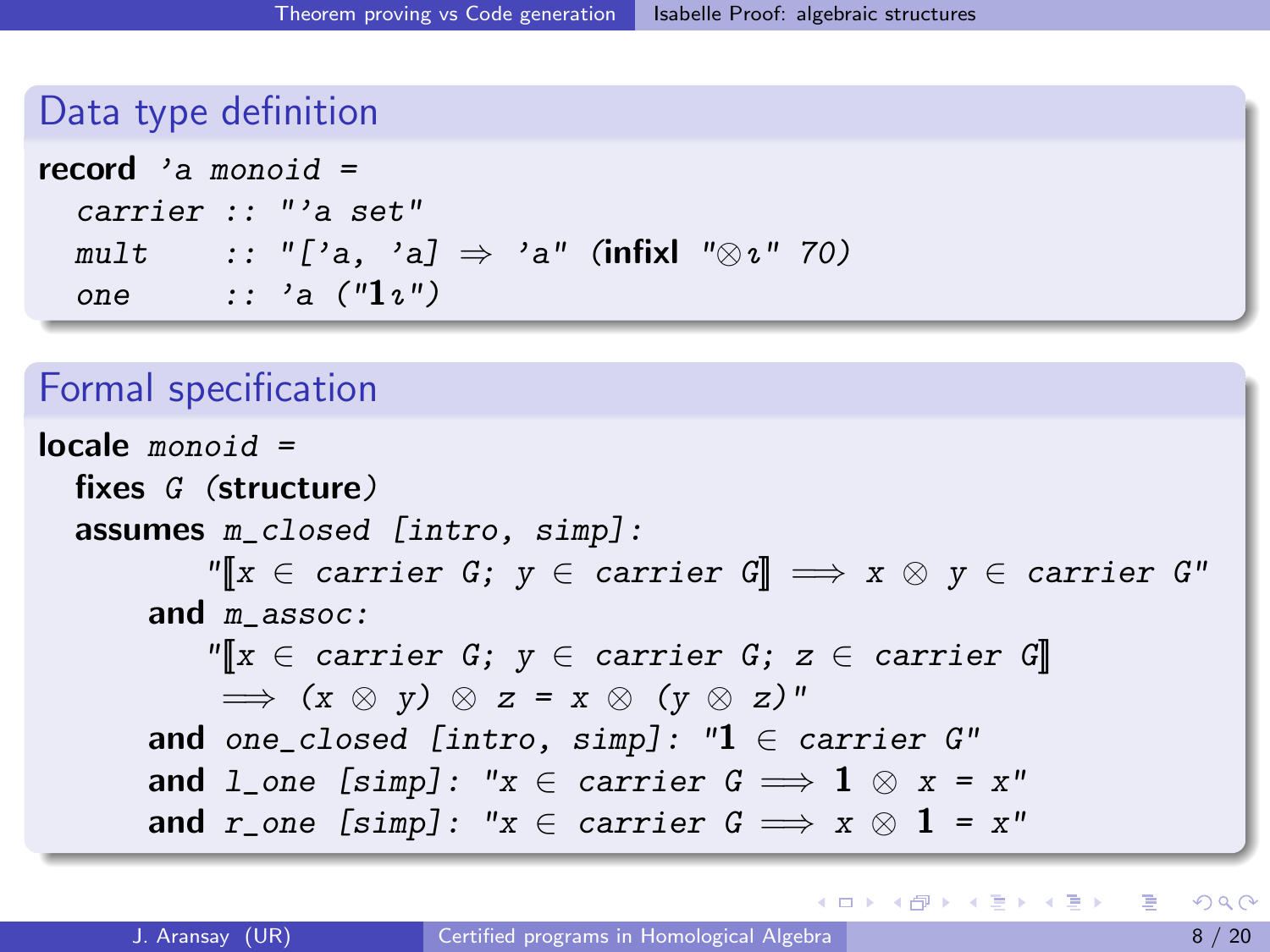Unfortunately, the previous representation does not provide a direct way for code generation (this representation admits non-computable sets). Some possible solutions:

4 D F

<span id="page-16-0"></span>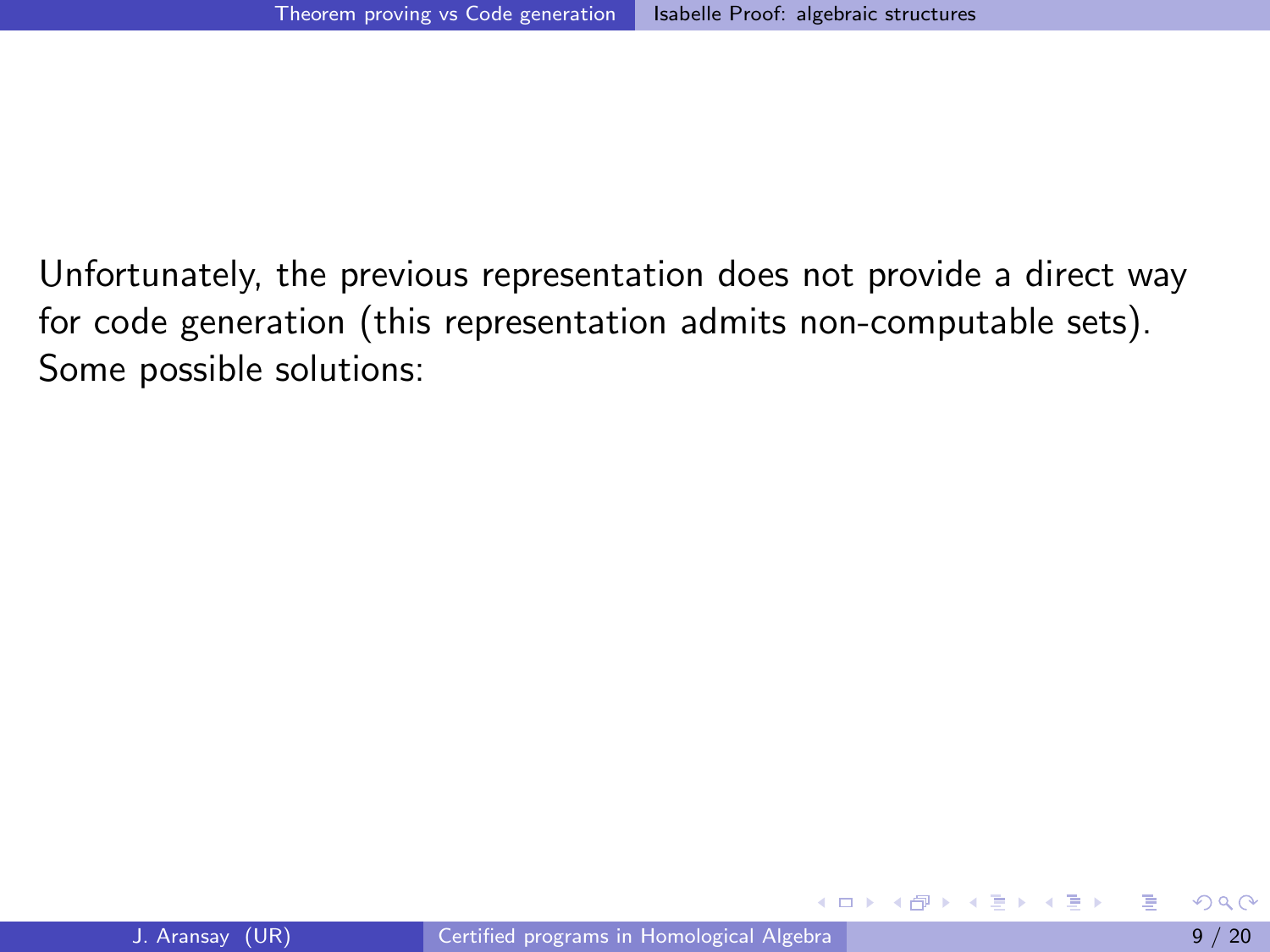Unfortunately, the previous representation does not provide a direct way for code generation (this representation admits non-computable sets). Some possible solutions:

- By means of a characteristic function.
- By means of a list (finite sets).
- <span id="page-17-0"></span>• By means of type classes.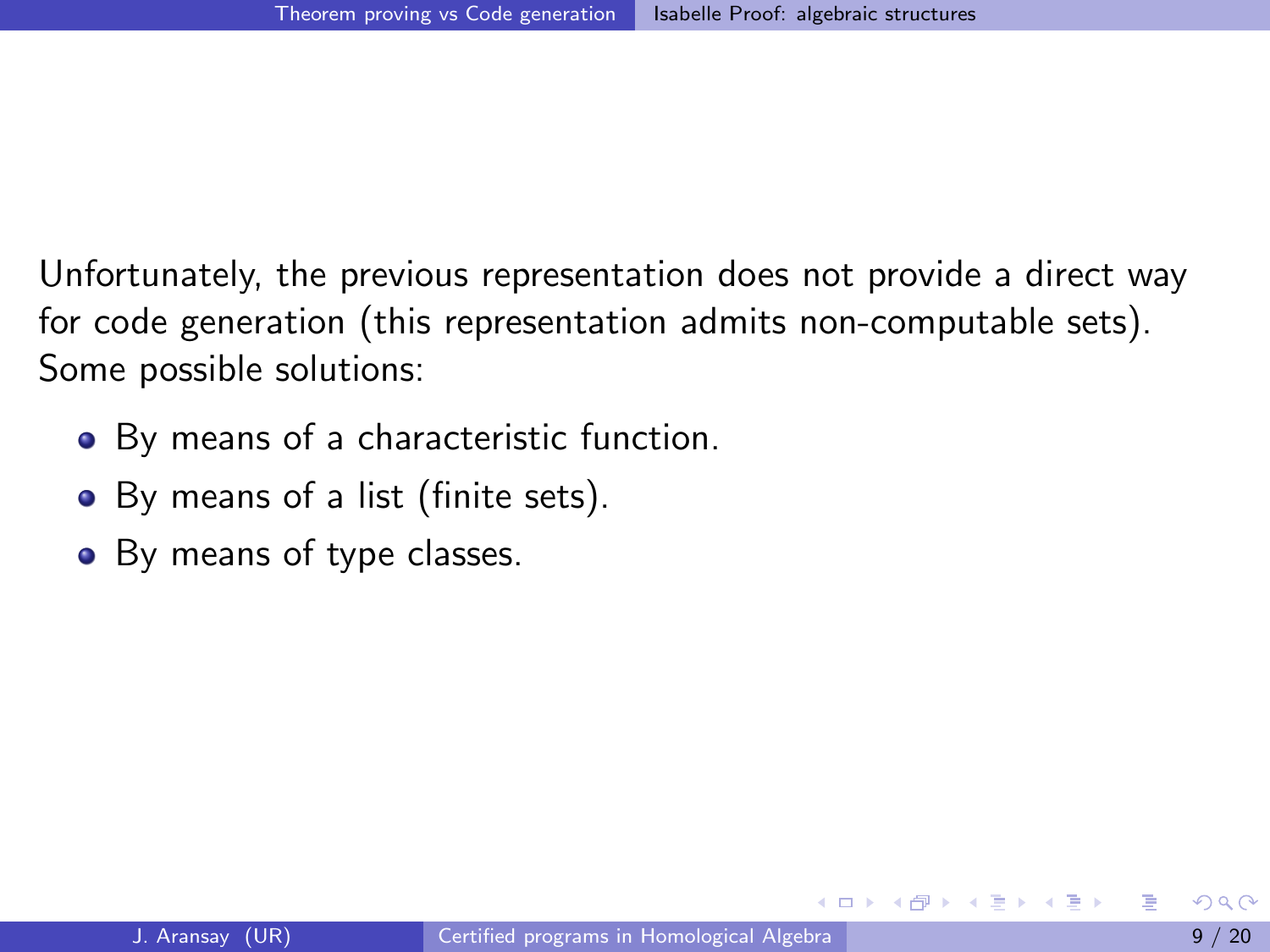# Type classes:

Type classes are a feature of Haskell specially introduced for allowing ad-hoc overloading, abstract specifications and modular reasoning [Haftmann & Wenzel, 2007]<sup>3</sup>.

## Advantages of using Isabelle implementation of type classes:

- Algebraic structures become types (the family of types satisfying the given signature and specification).
- Instances of a type class can be stated and proved inside of Isabelle/HOL.

<span id="page-18-0"></span><sup>3</sup>Haftmann and Wenzel, ["Constructive Type Classes in Isabelle"](#page-0-1)[.](#page-20-0)  $\longleftrightarrow$  $200$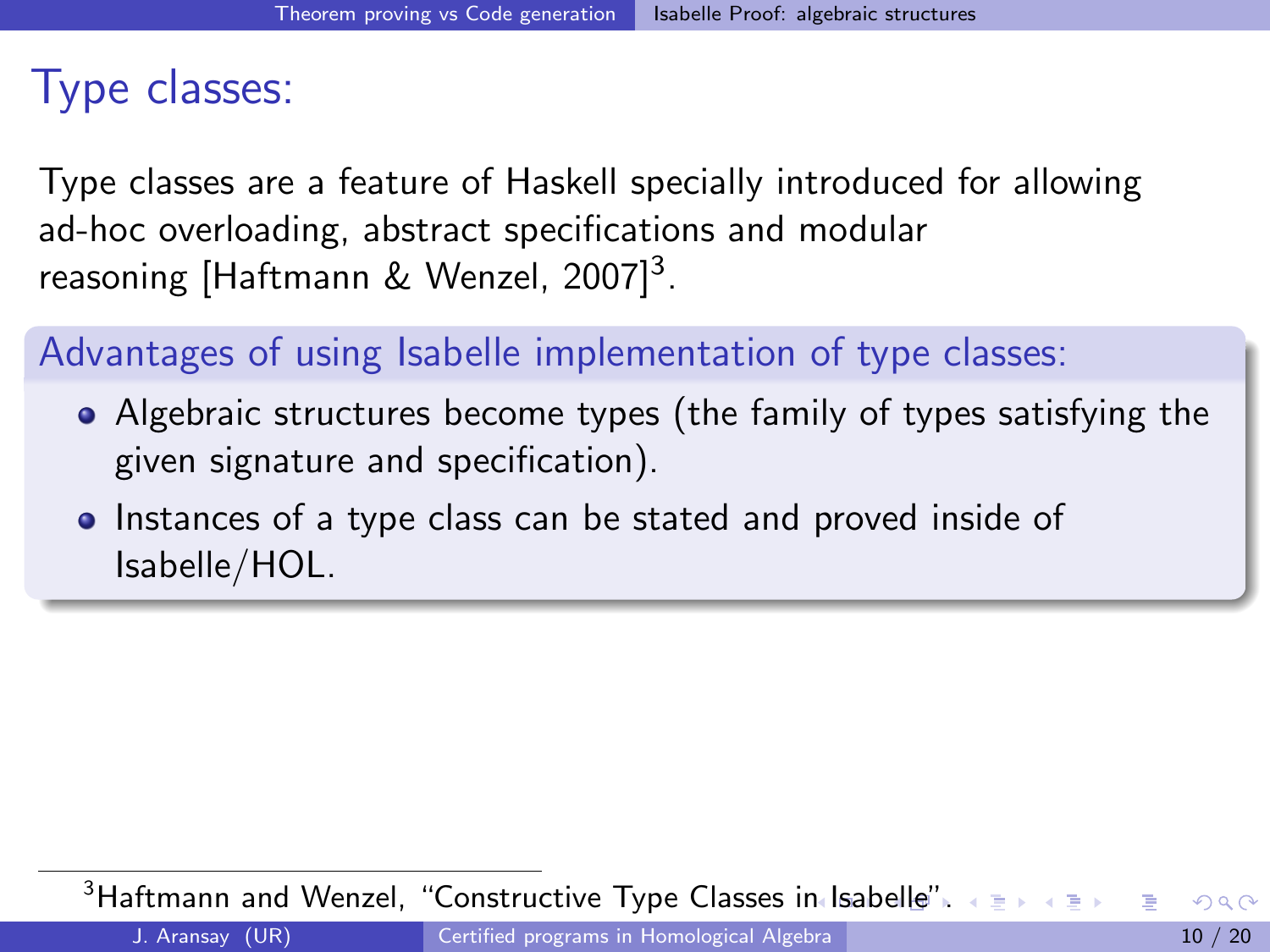# Type classes:

Type classes are a feature of Haskell specially introduced for allowing ad-hoc overloading, abstract specifications and modular reasoning [Haftmann & Wenzel, 2007]<sup>3</sup>.

# Advantages of using Isabelle implementation of type classes:

- Algebraic structures become types (the family of types satisfying the given signature and specification).
- Instances of a type class can be stated and proved inside of Isabelle/HOL.

By means of the instances, we thus certify the input data of the certified programs.

<span id="page-19-0"></span>In addition to certified programs, we also obtain certified inputs.

 $3$ Haftmann and Wenzel, ["Constructive Type Classes in Isabelle"](#page-0-1)[.](#page-20-0)  $\longleftrightarrow$  $\Omega$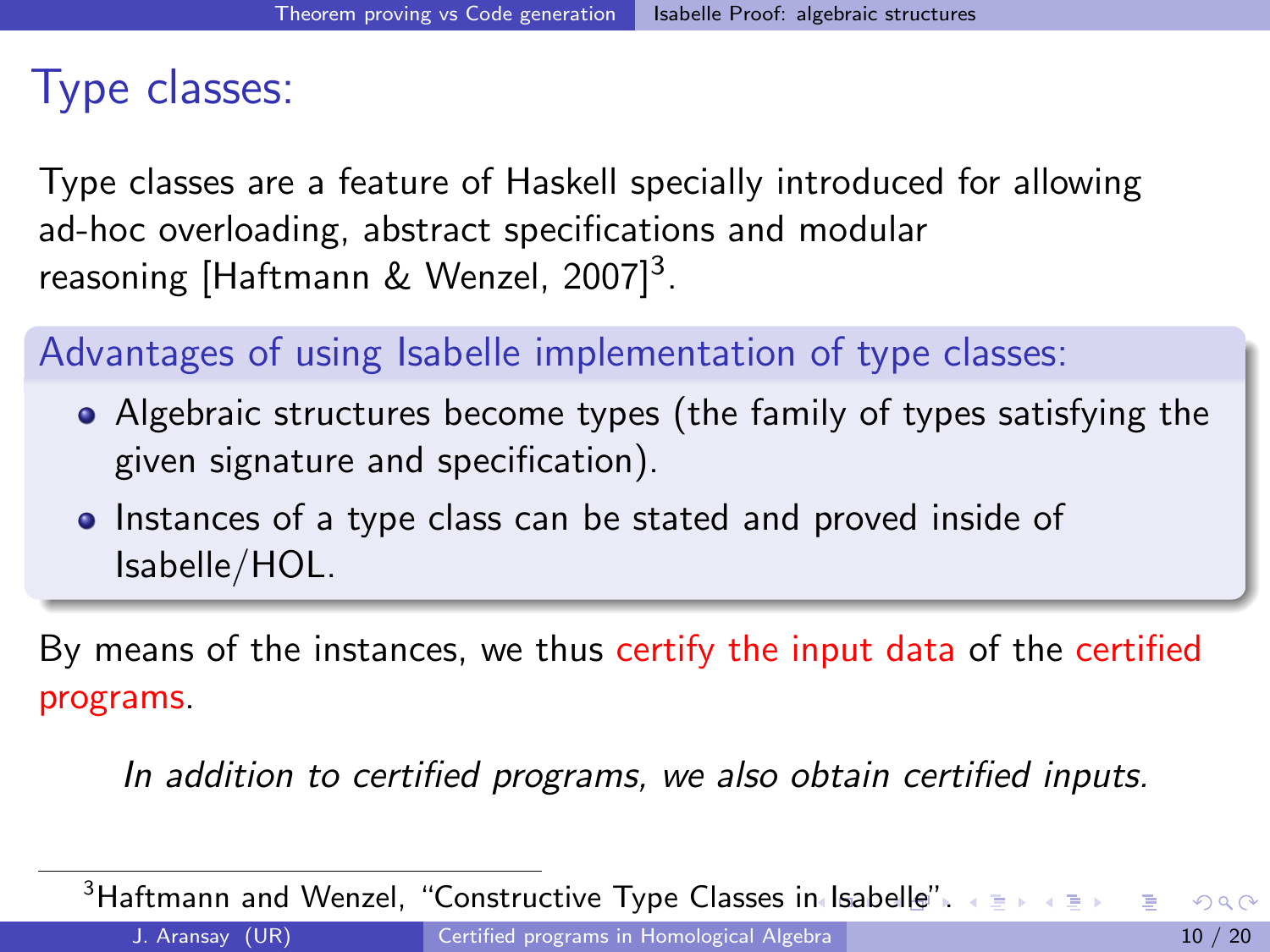# Example (Type class definition, instantiation and execution)

```
class monoid_class = type +
  fixes mult :: "'a \Rightarrow 'a \Rightarrow 'a" (infixl "\otimes" 70)
  and one :: 'a ('1'')assumes assoc: "x \otimes y \otimes z = x \otimes (y \otimes z)"
  and neutl: "1 \otimes x = x"
  and neutr: "x \otimes 1 = x"
```
<span id="page-20-0"></span> $\overline{\phantom{a}}$  codes one times  $\overline{\phantom{a}}$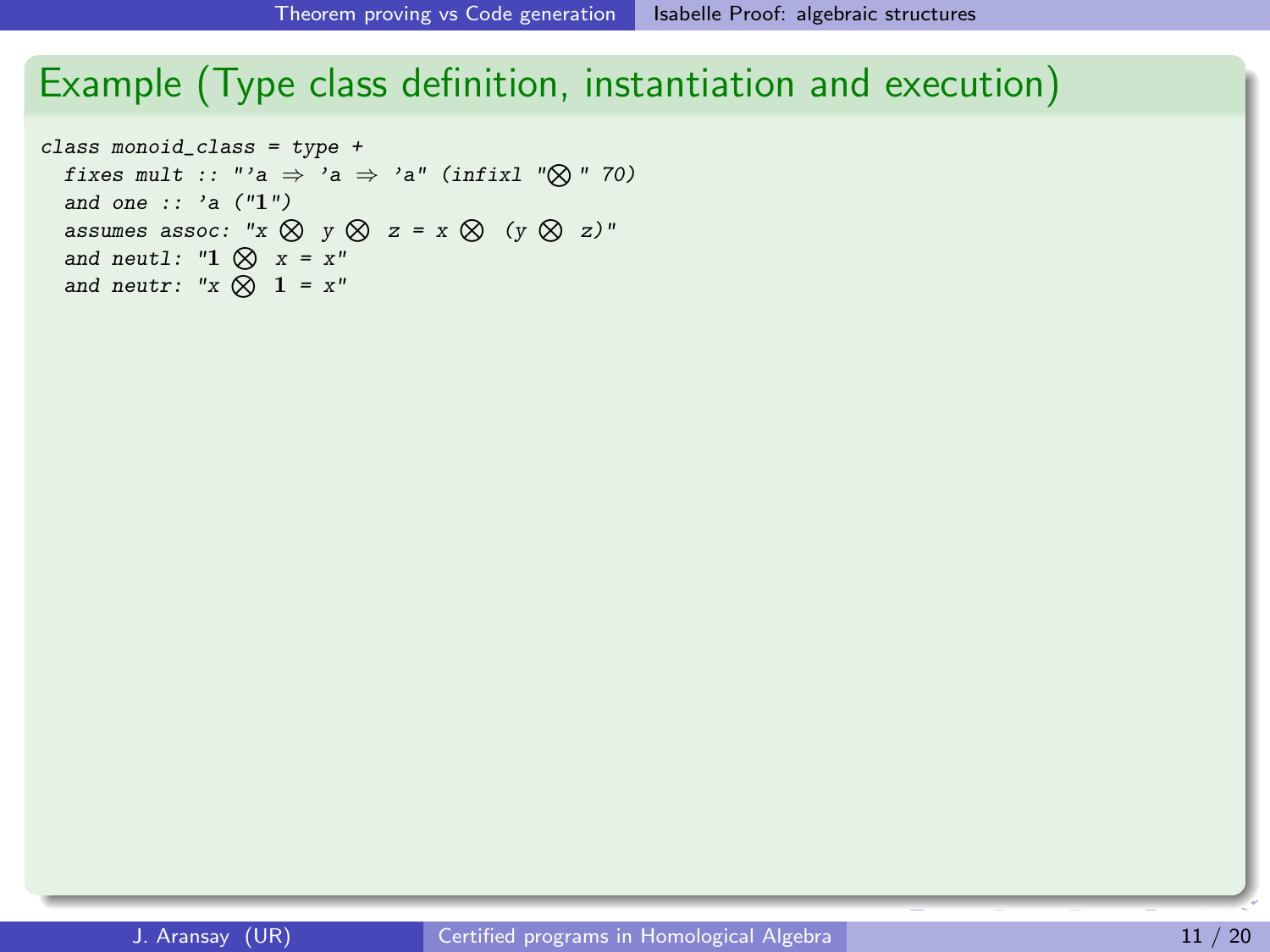# Example (Type class definition, instantiation and execution)

```
class monoid_class = type +
fixes mult :: "'a \Rightarrow 'a \Rightarrow 'a" (infixl "\otimes" 70)
  and one :: 'a (\text{m})<br>and one :: 'a (\text{m})assumes assoc: "x \otimes y \otimes z = x \otimes (y \otimes z)"
  and neutl: "1 \otimes x = x"
  and neutr: "x \otimes 1 = x"
\texttt{mult\_nat\_def:} "m \bigotimes n \equiv m * n"
  one_nat_def: "\frac{1}{n} \equiv (1::nat)"
  \texttt{mult\_int\_def:} "\texttt{m} \otimes \texttt{n} \equiv \texttt{m} + \texttt{n}''one_int_def: "1 \equiv (0::int)"fix m n l :: nat
from mult_nat_def show "m \otimes n \otimes 1 = m \otimes (n \otimes 1)" by simp
  from mult\_nat\_def one_nat_def show "1 \otimes n = n" by simp
  from mult_nat_def one_nat_def show "n \otimes 1 = n" by simp
  from multiple one natural multiple show 1 natural multiple show 1 natural multiple show 1from mult_nat_def one_nat_def show "n N 1 = n" by simp
from mult_int_def show "i N j N k=i N (j N k)" by simp
from mult_int_def one_int_def show "1 \otimes i \otimes i = i" by simp
  from mult_int_def one_int_def show "i \bigotimes 1 = i" by simp
  from multipliers \mathbf{d}instance nat :: monoid class and int :: monoid class
proof
next
 fix i i k : intqed
```
<span id="page-21-0"></span> $\overline{\phantom{a}}$  codes one times  $\overline{\phantom{a}}$ 

 $\overline{a}$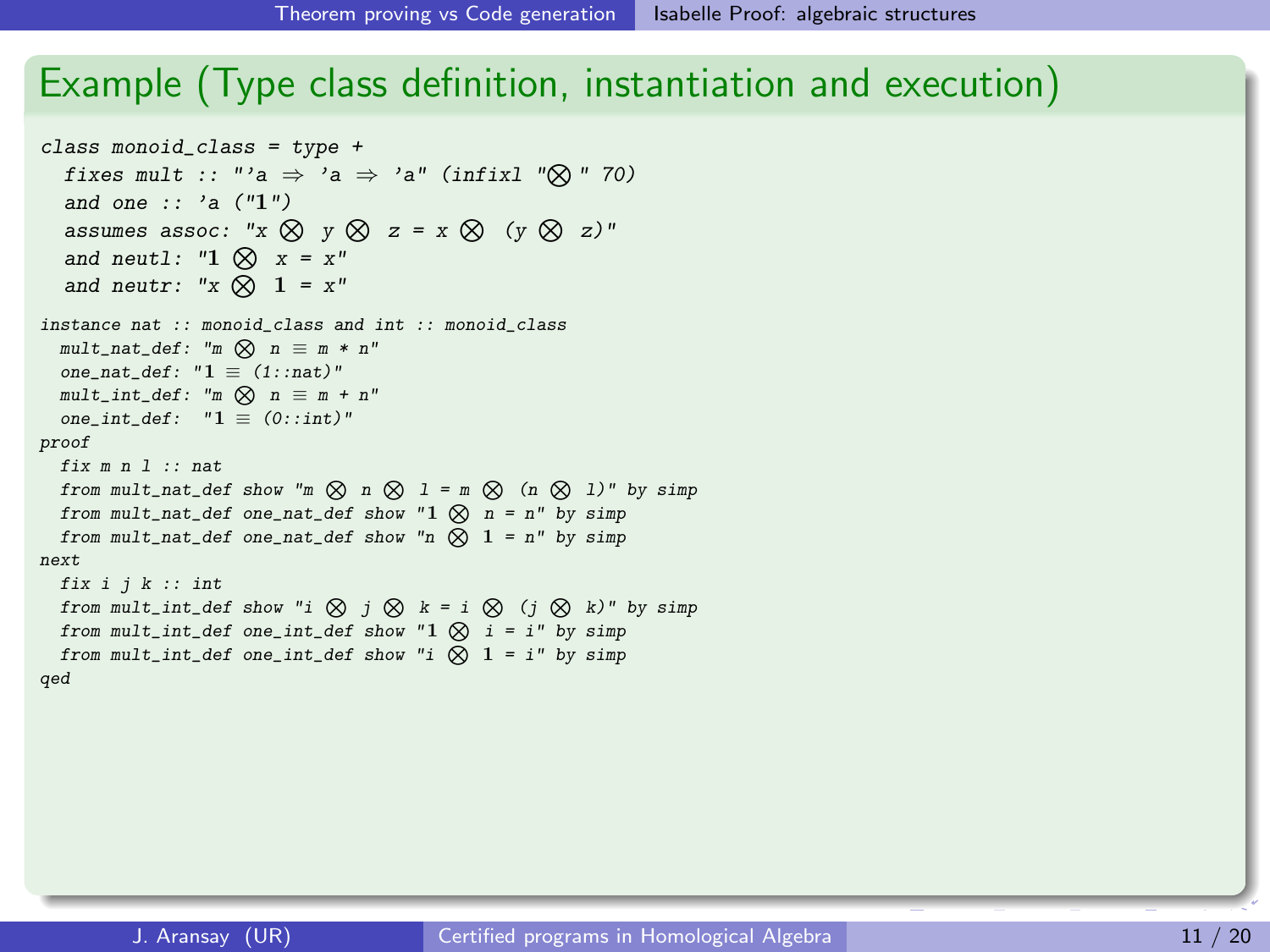#### Example (Type class definition, instantiation and execution) Example (Type class definition, inst

```
class monoid_class = type +
fixes mult :: "'a \Rightarrow 'a \Rightarrow 'a" (infixl "\otimes" 70)
  and one :: 'a \rightarrow a \rightarrow a' (infinite and one :: 'a ("1")assumes assoc: "x \otimes y \otimes z = x \otimes (y \otimes z)"
and neutl: "1 \otimes x = x"
  and neutr: "x \otimes 1 = x"
mult\_nat\_def: "m \bigotimes n \equiv m * n"one_nat_def: "1 \equiv (1::nat)"mult\_int\_def: "m \bigotimes n \equiv m + n"one\_int\_def: "1 \equiv (0:iint)"fix m n l :: nat
from mult_nat_def show "m \otimes n \otimes l = m \otimes (n \otimes l)" by simp
  from mult_nat_def one_nat_def show "1 \otimes n = n" by simp
from mult_nat_def one_nat_def show "n \overline{\otimes} 1 = n" by simp
   from multiple one natural multiple show 1 natural multiple show 1 natural multiple show 1fix i j k :: int<br>from mult_int_def show "i \bigotimes j \bigotimes k = i \bigotimes (j \bigotimes k)" by simp
from mult_int_def one_int_def show "1 \otimes i \otimes i = i" by simp
  from mult_int_def one_int_def show \mathbf{r} \otimes \mathbf{1} = \mathbf{i}' by simp<br>from mult_int_def one_int_def show "i \otimes \mathbf{1} = \mathbf{i}'' by simp
   from multipliers \mathbf{d}definition one_times_one_int_def: "one_times_one_int == (1::int) \bigotimes 1"
definition\ one\_times\_one\_nat\_def: \ "one\_times\_one\_nat = (1::nat) \bigotimes 1"code_gen one_times_one_int one_times_one_nat in SML
definition one_times_one_nat_def: "one_times_one_nat == (1::nat) N 1"
ML "ROOT.Group_instance.one_times_one_int"
ML "ROOT.Group_instance.one_times_one_nat"
ML "ROOT.Group_instance.one_times_one_int"
instance nat :: monoid_class and int :: monoid_class
proof
next
 fix i i k : intqed
qed
\overline{a}from multipliers \alpha multipliers in \alpha in N left show \alpha in N left show \alpha in N \alpha left show \alpha in \alpha in \alpha in \alpha in \alpha in \alpha in \alpha in \alpha in \alpha in \alpha in \alpha in \alpha in \alpha in \alpha in \alpha in
   \mathbf{x} is interesting to \mathbf{x} interesting to \mathbf{x}ML "ROOT. Group_instance.one_times_one_nat"
```
<span id="page-22-0"></span>end

 $\overline{\phantom{a}}$  codes one times  $\overline{\phantom{a}}$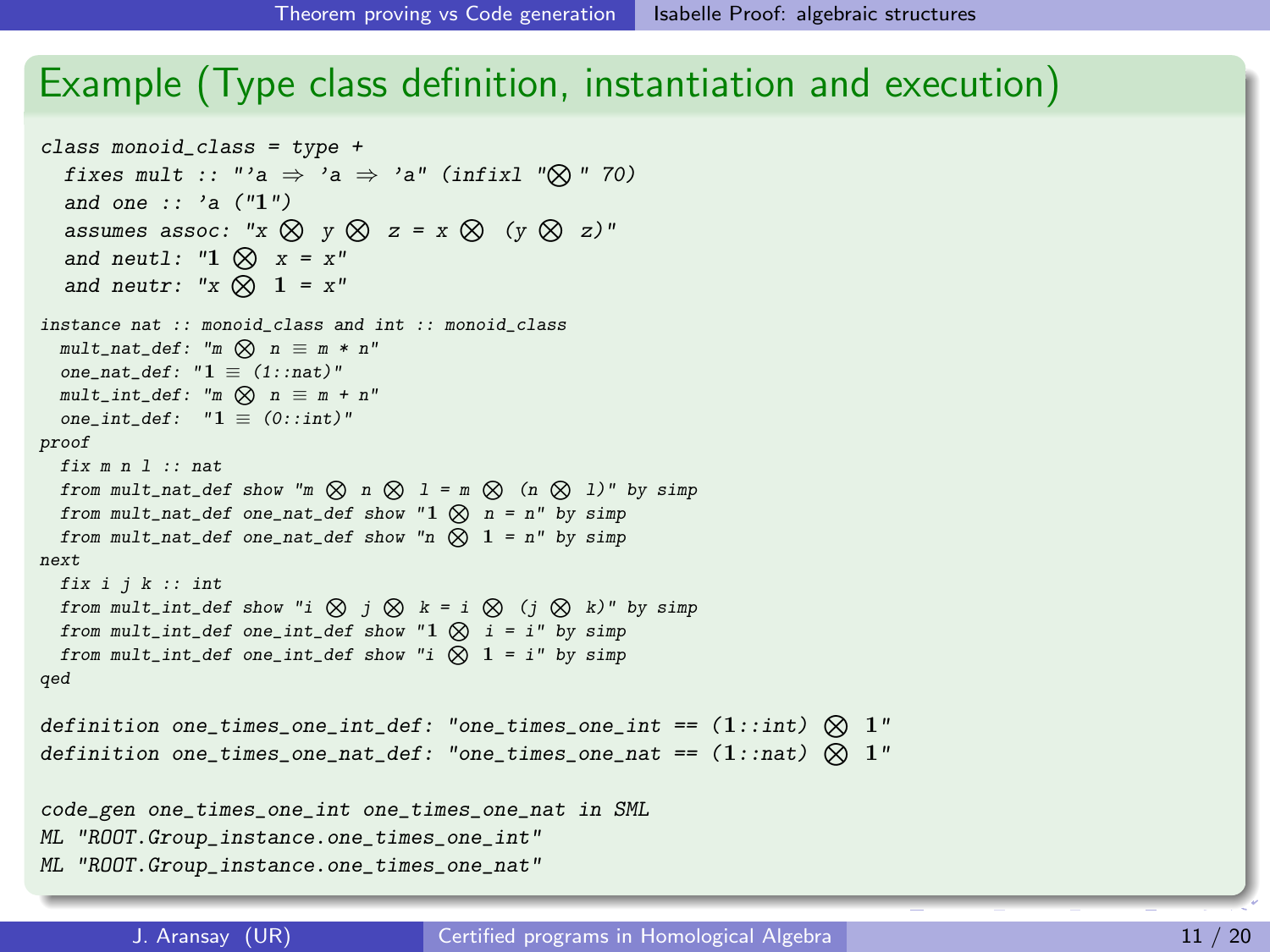## A couple of remarks in type classes

- The proof of the BPL has to be translated into the type classes representation of algebraic structures (type classes are converted into a particular case of records). Here a certain degree of automation should be possible.
- <span id="page-23-0"></span>The original proof was not possible in this setting (no subsets notion).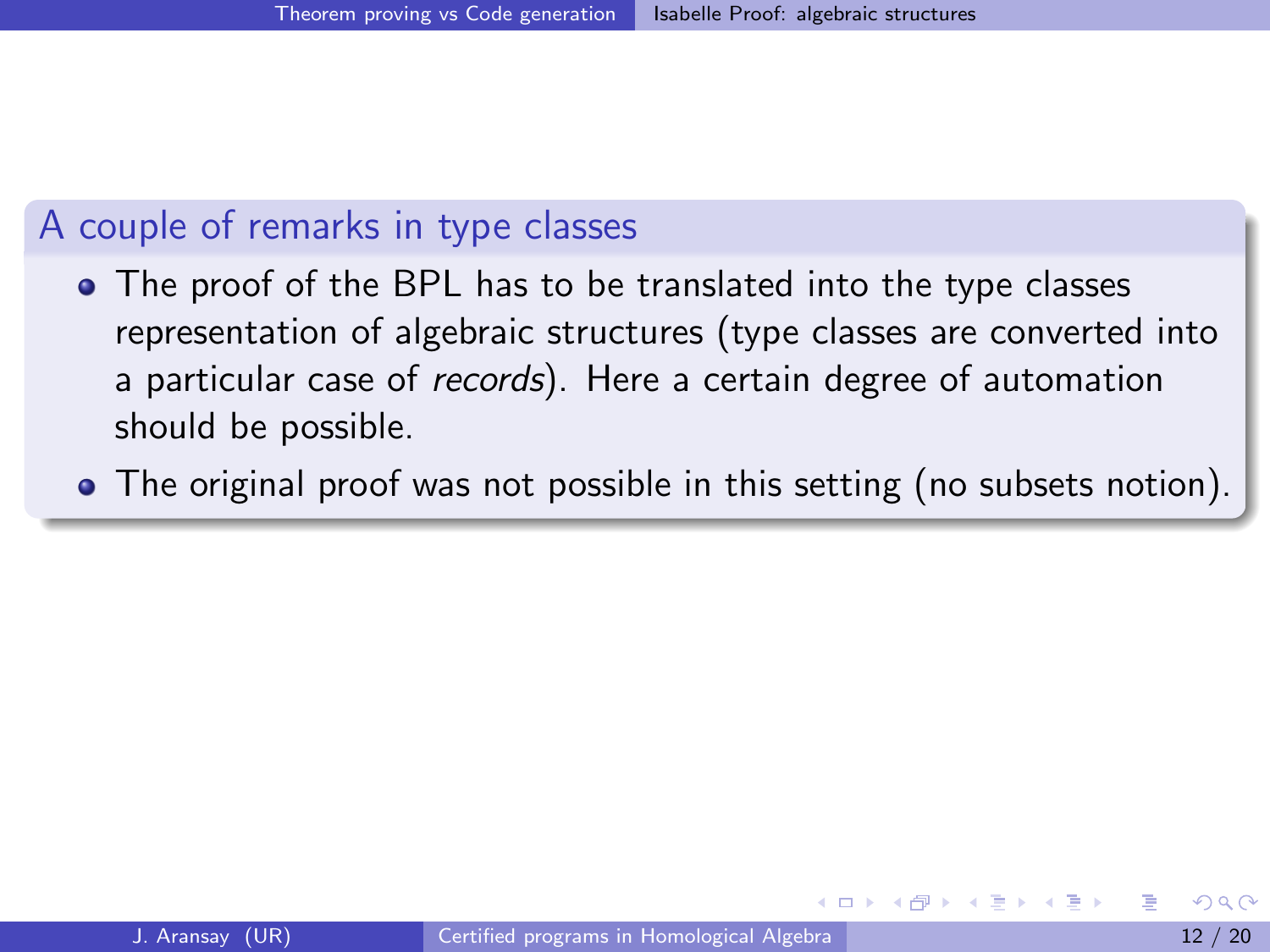## A couple of remarks in type classes

- The proof of the BPL has to be translated into the type classes representation of algebraic structures (type classes are converted into a particular case of records). Here a certain degree of automation should be possible.
- The original proof was not possible in this setting (no subsets notion).

### A limitation of type classes  $\lambda$  la Isabelle/HOL:

<span id="page-24-0"></span>Type classes have to be single parameterised.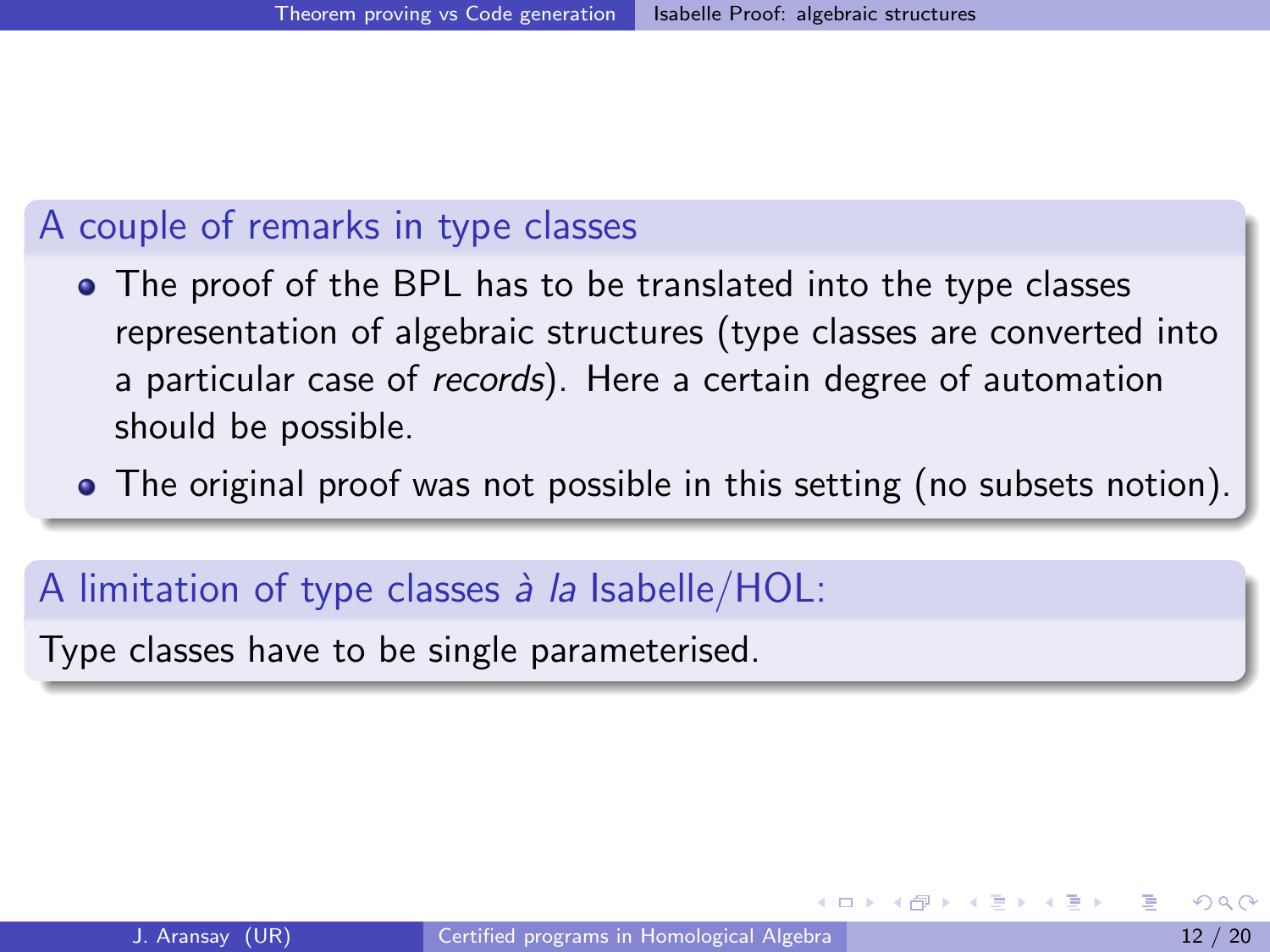# Definition of mathematical properties

## Representation of the local nilpotency condition:

**locale** local-nilpotent-term-existential = ring-endomorphisms  $D R + var a +$ assumes  $a$ -in-R:  $a \in carrier R$ and a-local-nilpot:  $\forall x \in carrier \ D$ .  $\exists n::nat.$  (a  $(\uparrow)_R n$ )  $x = 1_D$ fixes deg-of-nilpot defines  $deg-of-nilpot-def: deg-of-nilpot = (\lambda x. (LEAST n. (a (^))R (n::nat)) x = 1_D))$ 

definition (in local-nilpotent-term-existential) power-series  $x = \text{finvod } D \ (\text{Ai}: \text{nat.} \ (a^{\wedge})_{R} \ i) \ x) \ \{ \text{.} \text{deg-of-nilpot } x \}$ 

.

<span id="page-25-0"></span>イロト イ押ト イヨト イヨト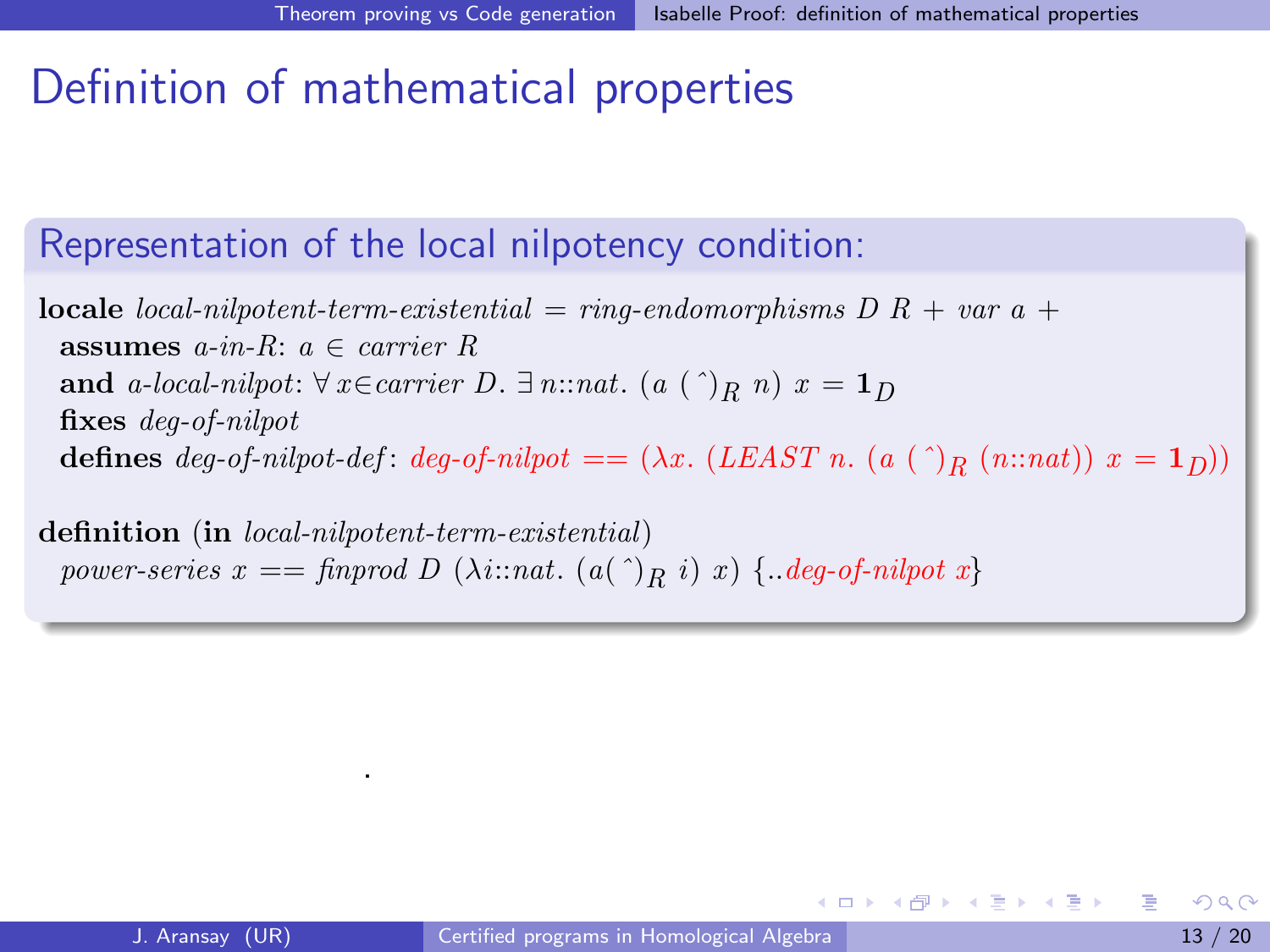# Definition of mathematical properties

## Representation of the local nilpotency condition:

**locale** local-nilpotent-term-existential = ring-endomorphisms  $D R + var a +$ assumes  $a$ -in-R:  $a \in carrier R$ and a-local-nilpot:  $\forall x \in carrier \ D$ .  $\exists n::nat.$  (a  $(\uparrow)_R n$ )  $x = 1_D$ fixes deg-of-nilpot defines  $deg-of-nilpot-def: deg-of-nilpot = (\lambda x. (LEAST n. (a (^))R (n::nat)) x = 1_D))$ 

definition (in local-nilpotent-term-existential) power-series  $x = \text{finvod } D \ (\lambda \text{i}: \text{nat.} \ (a \cap B \ i) \ x) \ \{ \text{.} \text{deg-of-nilpot } x \}$ 

The previous specifications of *deg-of-nilpot* and thus of *power-series* cannot be directly code-generated in Isabelle/HOL (they are based on the Hilbert's  $\epsilon$ -operator).

<span id="page-26-0"></span>K ロ ▶ K 倒 ▶ K 듣 ▶ K 듣 ▶ ...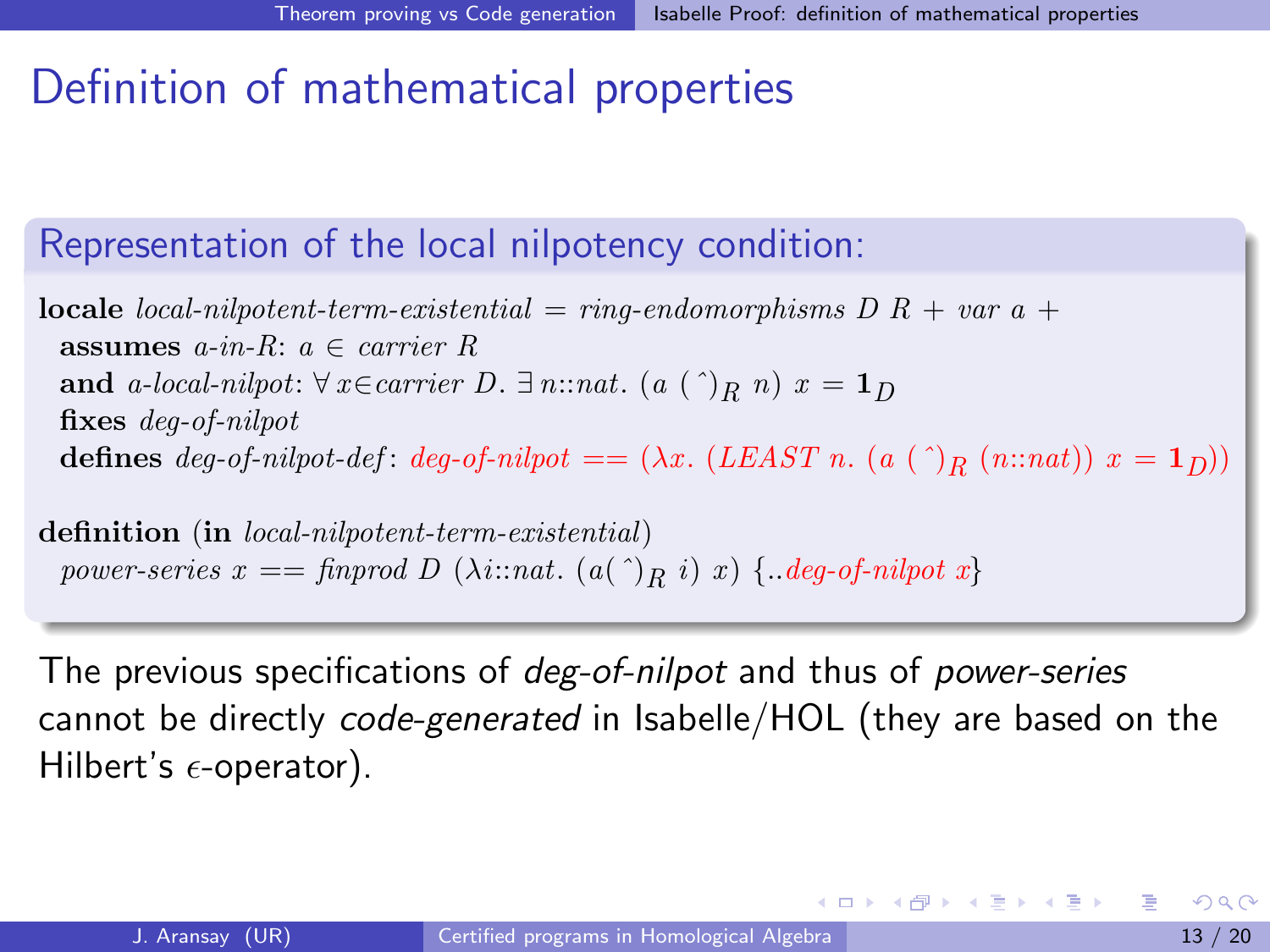**locale** local-nilpotent-term-existential = ring-endomorphisms  $D R + var a +$ assumes  $a$ -in-R:  $a \in carrier R$ and a-local-nilpot:  $\forall x \in carrier \ D$ .  $\exists n : nat.$  (a  $(\cap)_R n$ )  $x = 1_D$ fixes deg-of-nilpot defines deg-of-nilpot-def: deg-of-nilpot ==  $(\lambda x. (LEAST n. (a (^))R (n::nat)) x = 1_D))$ 

definition (in local-nilpotent-term-existential) power-series  $x == \text{finvod } D \ (\lambda i : \text{nat.} \ (a(\hat{\ })_R \ i) \ x) \ \{..\text{deg-of-nilpot } x \}$ 

<span id="page-27-0"></span>K ロ ▶ K 個 ▶ K 로 ▶ K 로 ▶ - 로 - K 9 Q @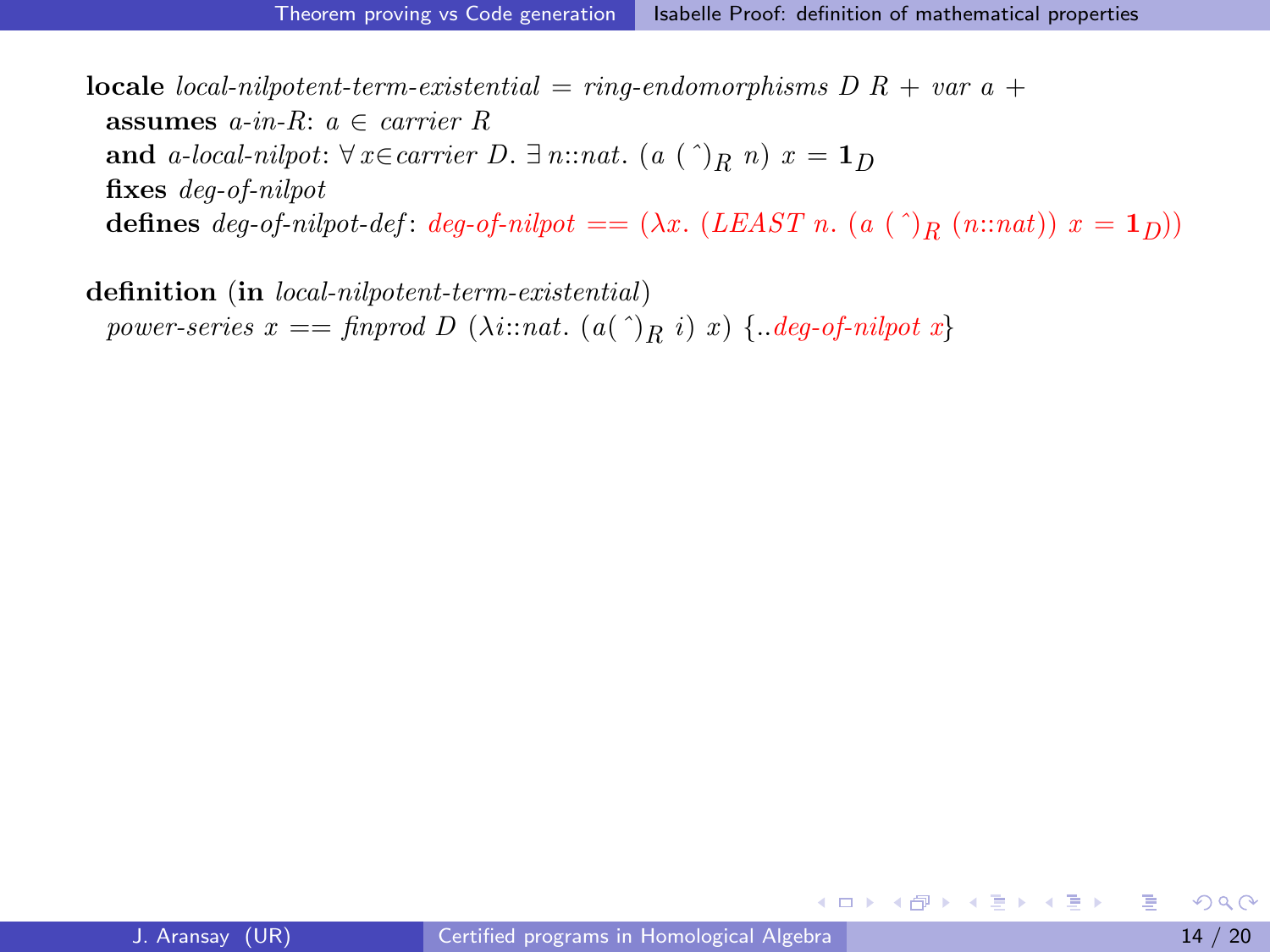**locale** *local-nilpotent-term-existential* =  $\text{r}$ *ing-endomorphisms*  $D R + \text{var } a +$ assumes  $a$ -in-R:  $a \in carrier R$ and a-local-nilpot:  $\forall x \in carrier \ D. \ \exists n::nat.$  (a  $(\hat{a})_R n$ )  $x = 1_D$ fixes deg-of-nilpot defines deg-of-nilpot-def: deg-of-nilpot ==  $(\lambda x. (LEAST n. (a (^))_R (n::nat)) x = 1_D))$ 

definition (in local-nilpotent-term-existential) power-series  $x = \text{finvod } D \ (\lambda i : \text{nat.} \ (a^{\wedge})_{R} i) \ x) \ \{ \text{.} \text{deg-of-nilpot } x \}$ 

#### How can we turn this into an executable specification?

#### constdefs

local-bound-gen f (x::'a::ab-group-class)  $(n:nat) \equiv For (\lambda y. y \neq 1_D)$  f  $(\lambda y n. n+1)$  x n  $local-bound f (x::'a::ab-group-class) \equiv local-bound-qen f x 0$ 

<span id="page-28-0"></span> $\equiv$ 

イロメ イ部メ イ君メ イ君メート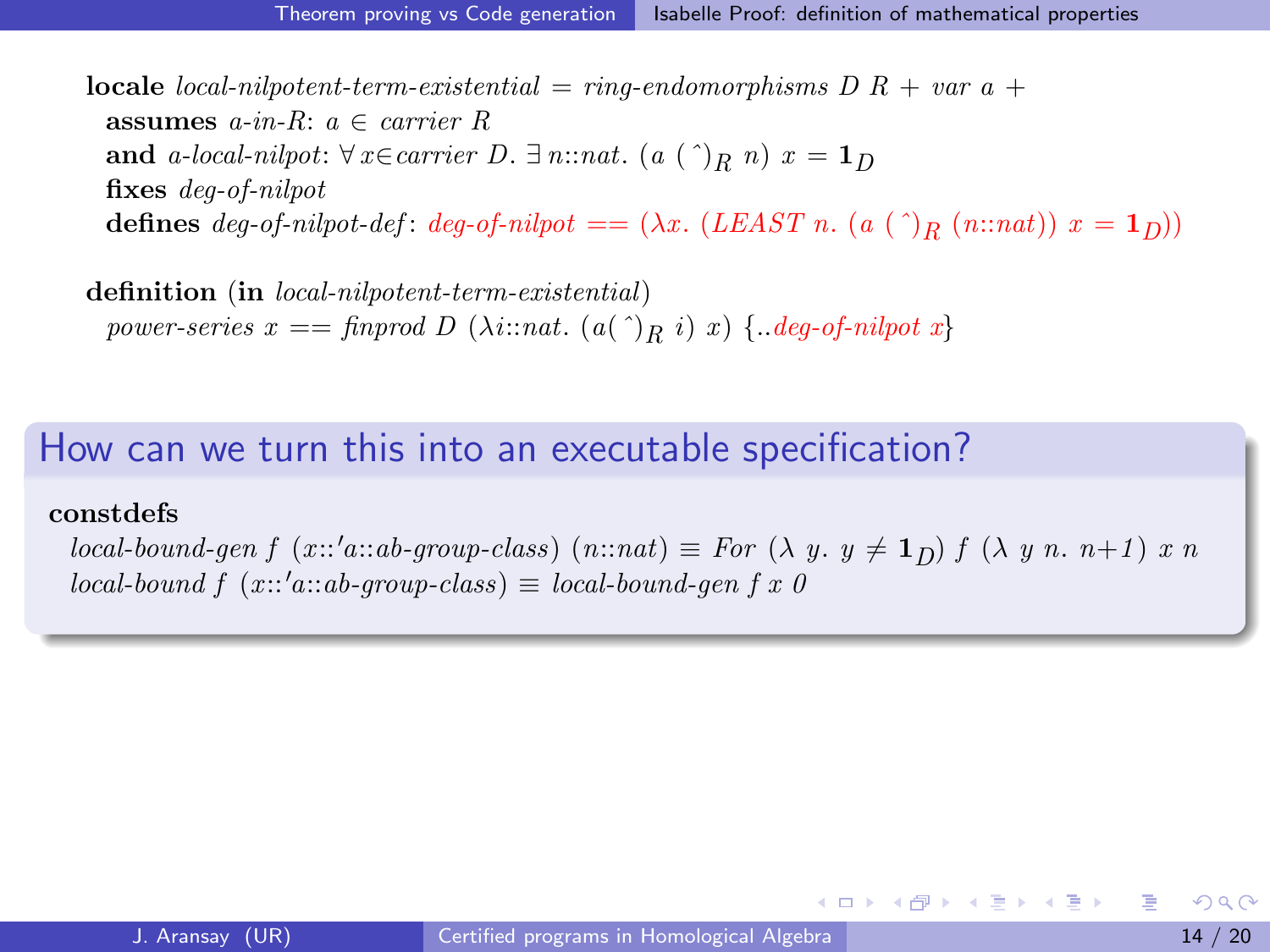**locale** *local-nilpotent-term-existential* =  $\text{r}$ *ing-endomorphisms*  $D R + \text{var } a +$ assumes  $a$ -in-R:  $a \in carrier R$ and a-local-nilpot:  $\forall x \in carrier \ D. \ \exists n::nat.$  (a  $(\hat{a})_R n$ )  $x = 1_D$ fixes deg-of-nilpot defines deg-of-nilpot-def: deg-of-nilpot ==  $(\lambda x. (LEAST n. (a (^))_R (n::nat)) x = 1_D))$ 

definition (in local-nilpotent-term-existential) power-series  $x = \text{finvod } D \ (\lambda i : \text{nat.} \ (a^{\wedge})_{R} i) \ x) \ \{ \text{.} \text{deg-of-nilpot } x \}$ 

#### How can we turn this into an executable specification?

#### constdefs

local-bound-gen f (x::'a::ab-group-class)  $(n:nat) \equiv For (\lambda y. y \neq 1_D)$  f  $(\lambda y n. n+1)$  x n  $local-bound f (x::'a::ab-group-class) \equiv local-bound-qen f x 0$ 

Do we know a way to turn a while loop into a (tail) recursive function?

<span id="page-29-0"></span>function (tailrec) While  $:: ('a \Rightarrow bool) \Rightarrow ('a \Rightarrow 'a) \Rightarrow 'a \Rightarrow 'a$ where While continue  $f(s) = (if continue s then While continue f (fs) else s)$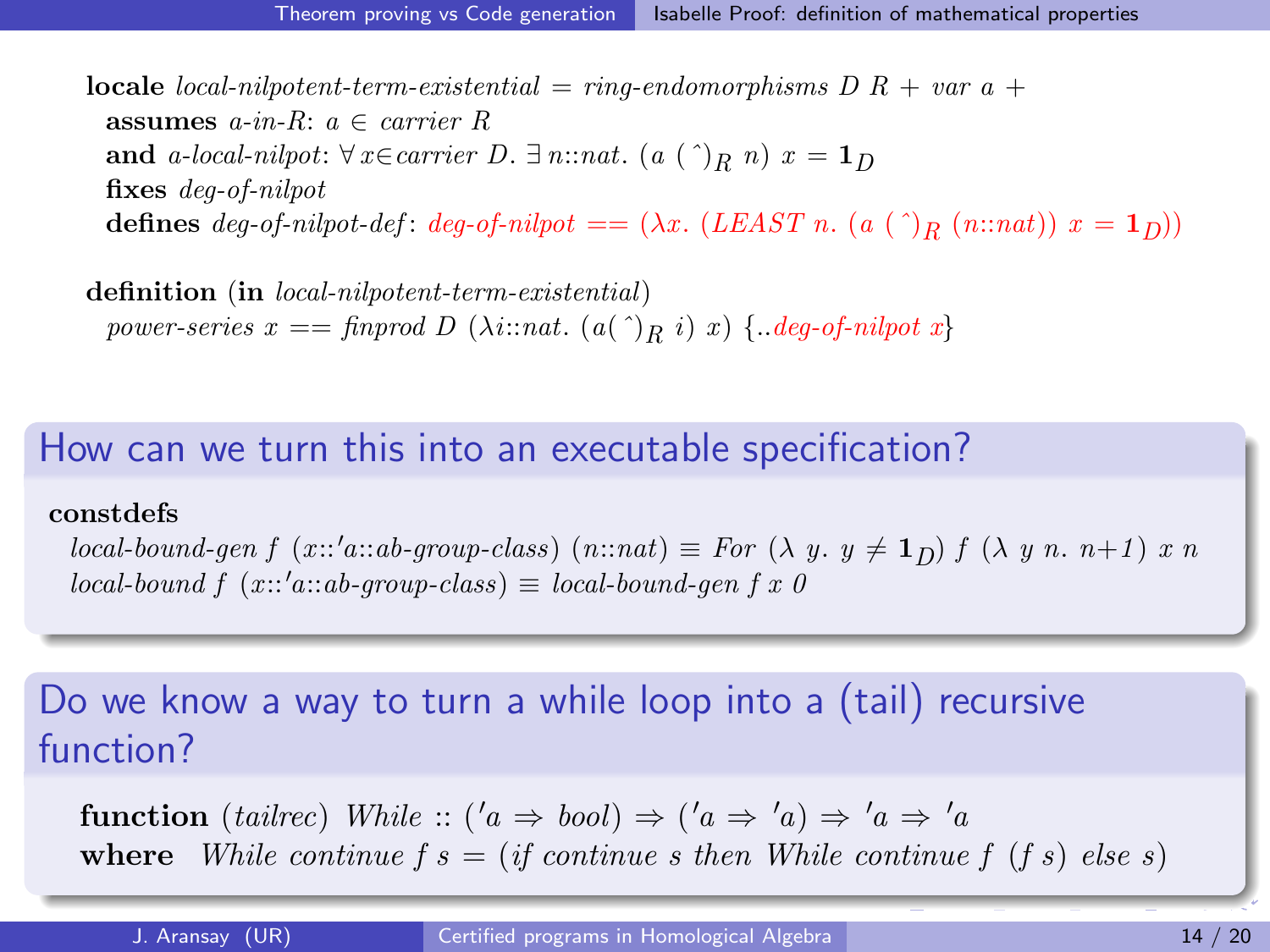# Code generation from definitions

The following ML code is the one obtained from the previous definitions:

```
structure While =
struct
fun whilea continue f = (if continue s then while a continue f (f s) else s);fun for' continue f aca x ac =
  whilea (fn a as (acb, aa) \Rightarrow continue aa)
    (fn a as (acb, xa) \Rightarrow (aca xa acb, f xa)) (ac, x);
fun for continue f aca x ac = Product_Type.fst (for' continue f aca x ac);
end; (*struct While*)
fun local_bound_gen (A1_, A2_) f x n =
  While.for
    (fn v \Rightarrownot (Code_Generator.op_eq A1_ y
             (zero (ab group class ab monoid class A2 ))))
    f (fn y \Rightarrow fn na => (+ na 1) x n;
fun local_bound (A1_-, A2_-) f x = local_bound_gen (A1_-, A2_-) f x 0;
```
The **function** Isabelle package is due to A. Krauss [Krauss 2006]<sup>4</sup>, and S. Obua [Obua 2007]<sup>5</sup> introduced definitions for While and For loops.

<sup>4</sup>Krauss, ["Partial Recursive Functions in Higher-Order Logic".](#page-0-1)

<sup>5</sup>Obua, ["Looping around the Orbit".](#page-0-1)

<span id="page-30-0"></span>イロト イ押ト イヨト イヨト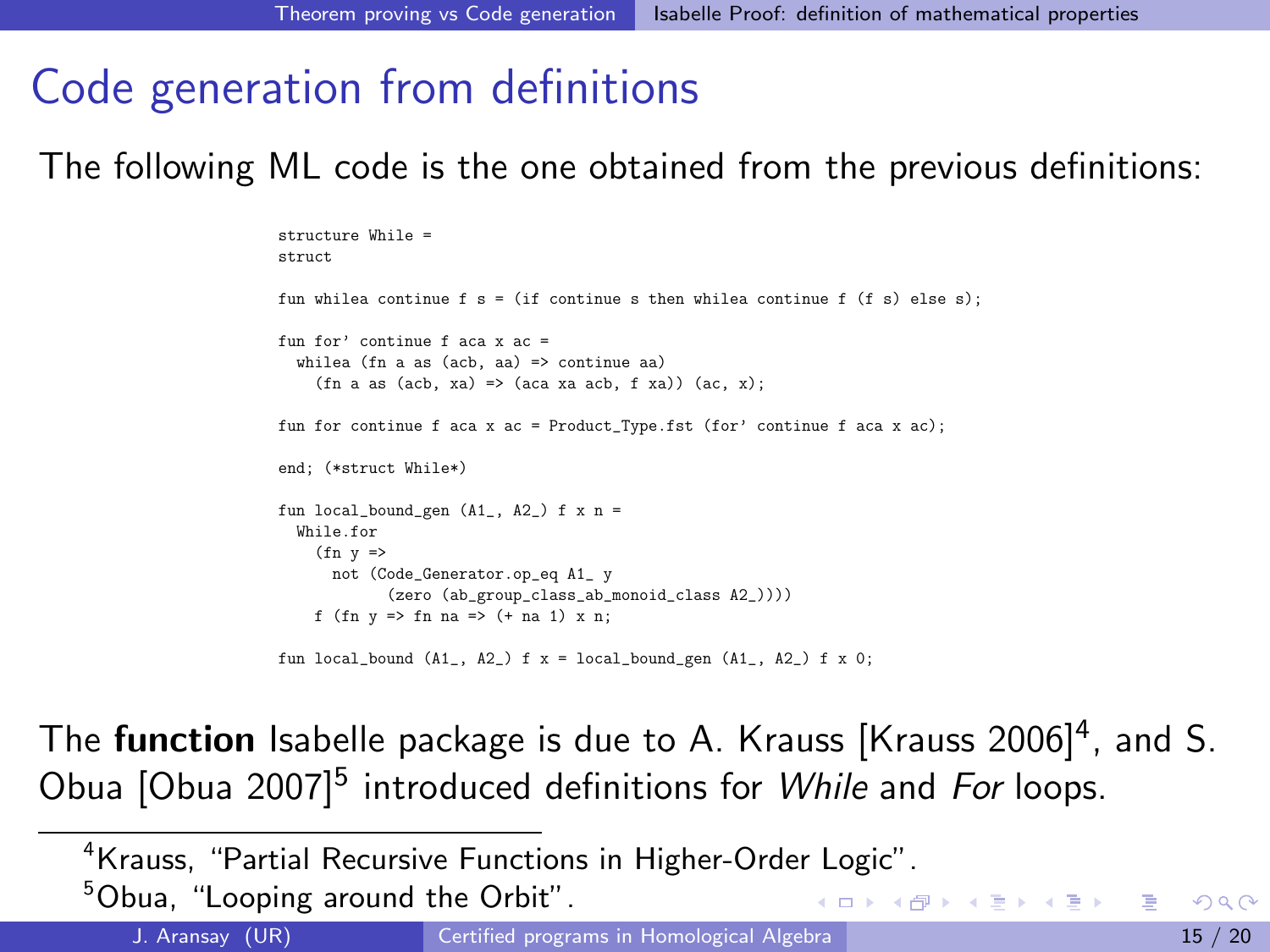# Execution of the programs: An example with bicomplexes

The reduction is given by the following elements:  $D$  can be understood as integer coefficients over  $\mathbb{N} \times \mathbb{N}$ ,  $C = 0$ ,  $f = 0$ ,  $g = 0$  and d, h,  $\delta$  as depicted below.

Z(0,0) Z(1,0) Z(2,0) Z(3,0) . . . Z(0,1) Z(1,1) Z(2,1) Z(3,1) . . . Z(0,2) Z(1,2) Z(2,2) Z(3,2) . . . Z(0,3) Z(1,3) Z(2,3) Z(3,3) . . . . . . . . . . . . . . . OO d=id d=0 d=id d=0 d=0 d=id d=0 d=id d=id d=0 d=id d=0 d=0 d=id d=0 d=id

Figure: Definition of the differential d of a bicomplex.



Figure: Definition of the homotopy operator h and the perturbation  $\delta$  of a bicomplex.

<span id="page-31-0"></span>(ロ) (御) (唐) (唐) (唐)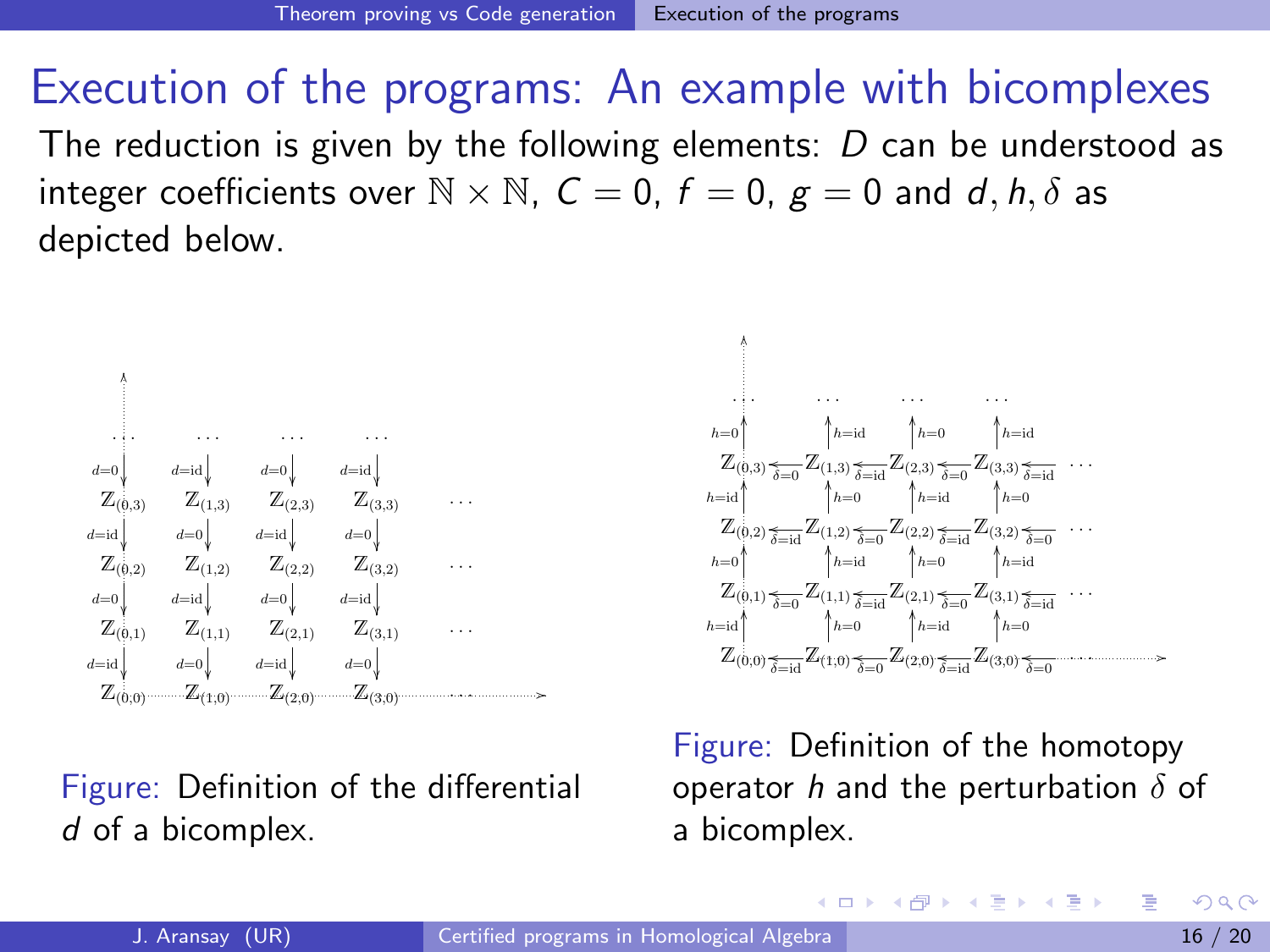# A word on the implementation

D is implemented as integer matrices (see [Obua & Nipkow, 2010]<sup>6</sup>).

## Abstract Matrices

Matrices had to be *proved* an instance of an algebraic structure appearing in the BPL statement. The type definition that we (successfully) used was

<span id="page-32-0"></span> ${f : \mathbb{N} \times \mathbb{N} \rightarrow \alpha}$  finite (nonzero\_positions f) {

<sup>6</sup>Obua and Nipkow, ["Flyspeck II: the basic linear programs"](#page-0-1)[.](#page-31-0)  $\sigma$  $200$ J. Aransay (UR) [Certified programs in Homological Algebra](#page-0-0) 17 / 20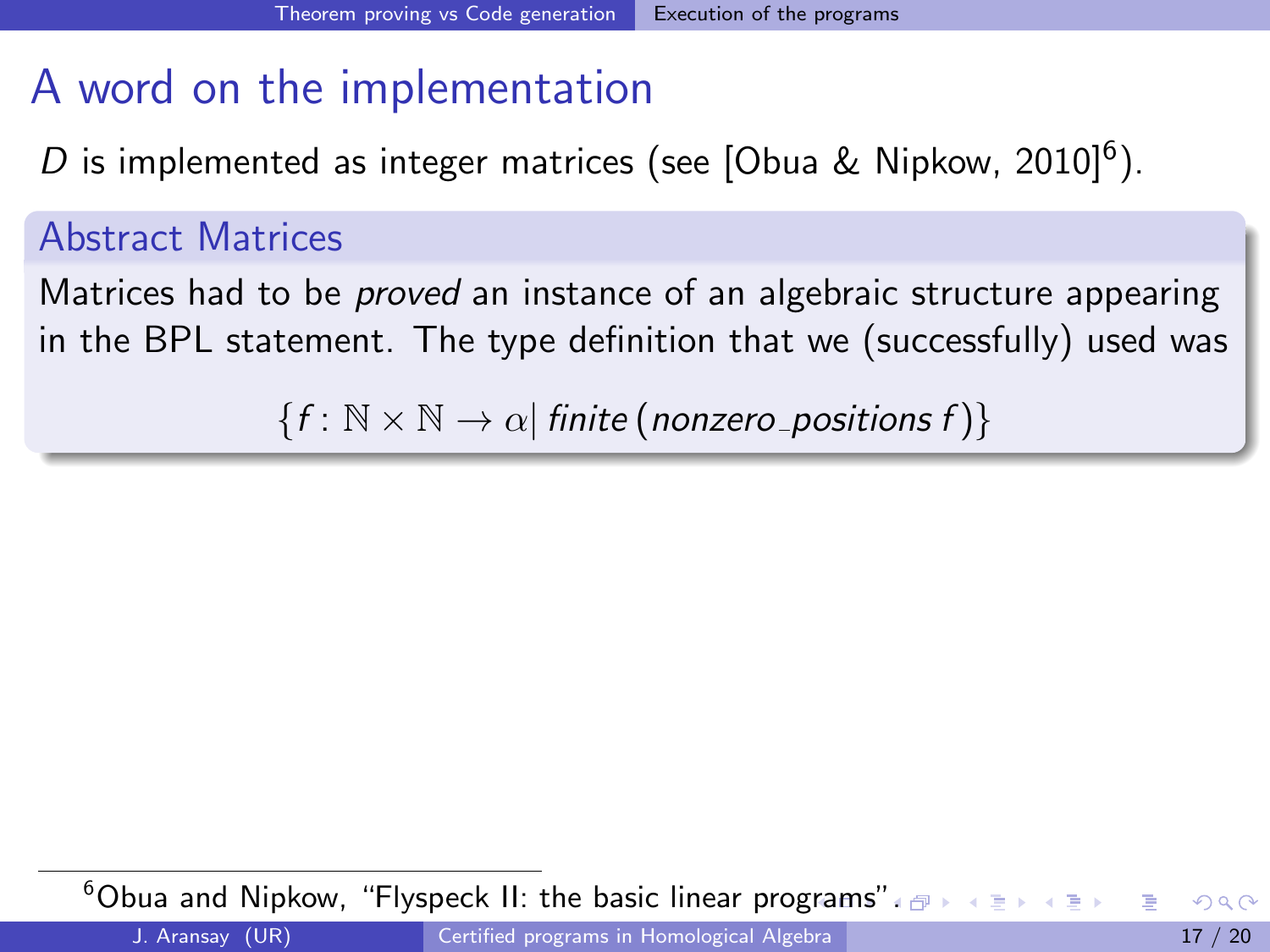# A word on the implementation

D is implemented as integer matrices (see [Obua & Nipkow, 2010]<sup>6</sup>).

## Abstract Matrices

Matrices had to be *proved* an instance of an algebraic structure appearing in the BPL statement. The type definition that we (successfully) used was

 ${f : \mathbb{N} \times \mathbb{N} \rightarrow \alpha}$  finite (nonzero\_positions f) {

## Sparse Matrices

Computations with abstract matrices were unfeasible. A different representation of matrices had to be figured out, fitting in the scope of the code generation facility. For instance:

<span id="page-33-0"></span>
$$
\alpha \text{ space} = (\text{nat} * \alpha) \text{ list}
$$
  

$$
\alpha \text{ spanat} = (\alpha \text{ space}) \text{ space}
$$

 $6$ Obua and Nipkow, ["Flyspeck II: the basic linear programs"](#page-0-1)[.](#page-31-0)  $\sigma \mapsto \sigma \equiv \sigma$  $\Omega$ J. Aransay (UR) [Certified programs in Homological Algebra](#page-0-0) 17 / 20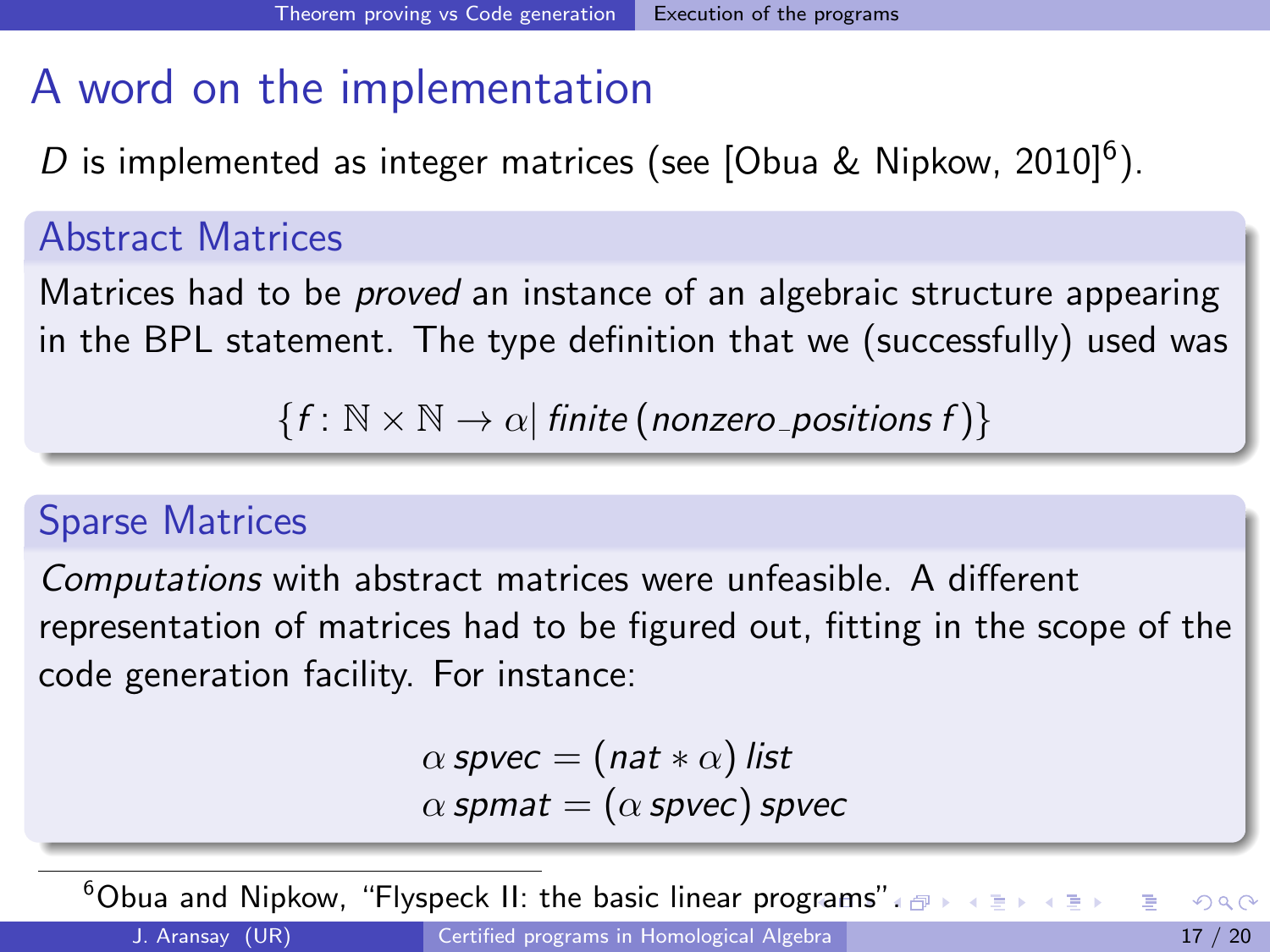# How are both representations communicated?

A collection of lemmas proving that operations over the abstract representation  $+, \ldots$  are equal to *some operations* over the sparse one has to be provided:

```
lemma (sparse_{row\_matrix} A) + (sparse_{row\_matrix} B) =sparse_row_matrix (add_spmat (A, B))
```
<span id="page-34-0"></span>Nevertheless, the properties proved over abstract matrices have not been proved over sparse matrices.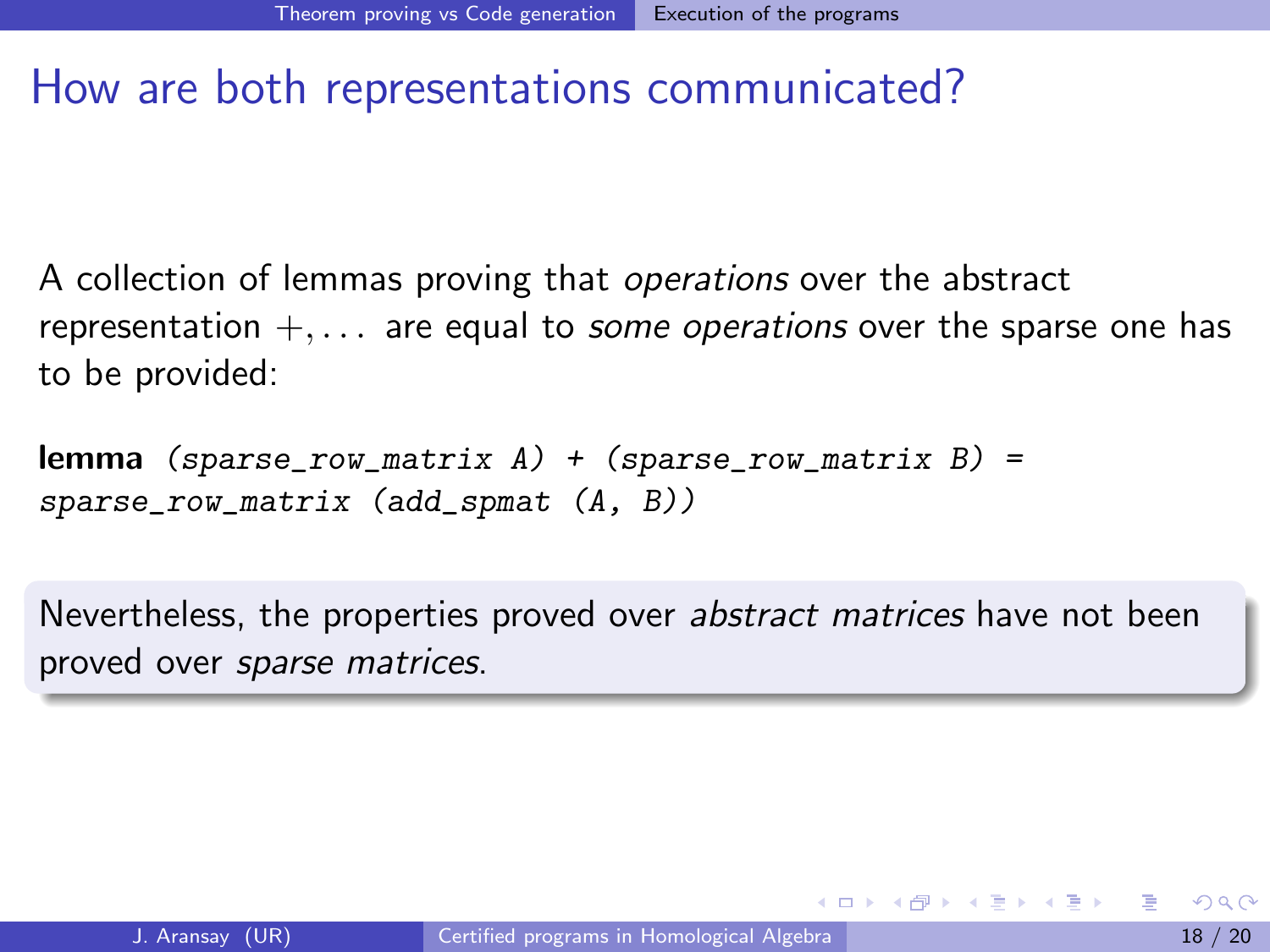## The previous *datatype conversion* has two remarkable features:

<span id="page-35-0"></span>目

イロト イ押ト イヨト イヨト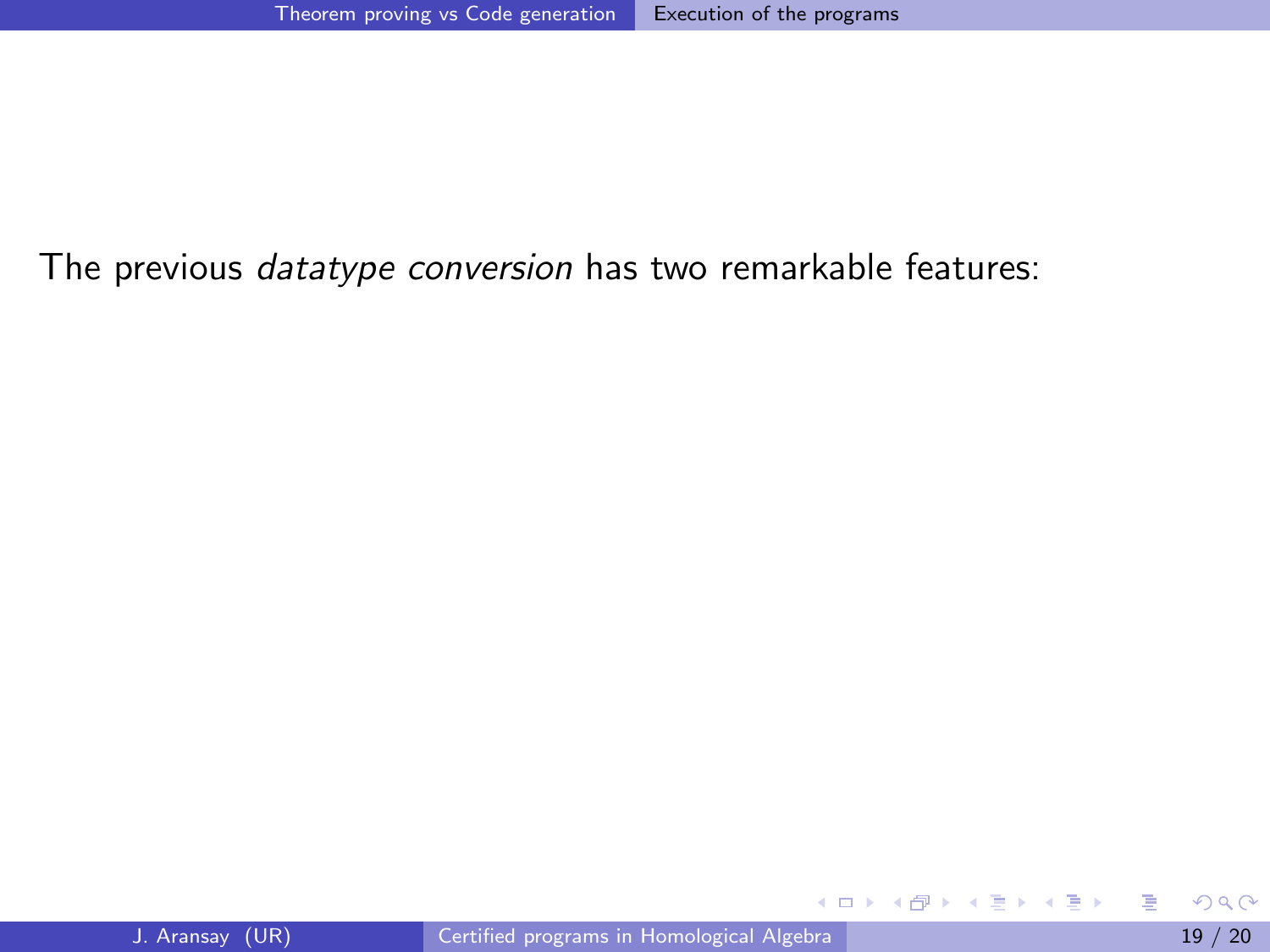The previous datatype conversion has two remarkable features:

• It is done inside of the Isabelle/HOL framework, formally verified.

4 D F

 $\sim$ 

<span id="page-36-0"></span>ミメスミメ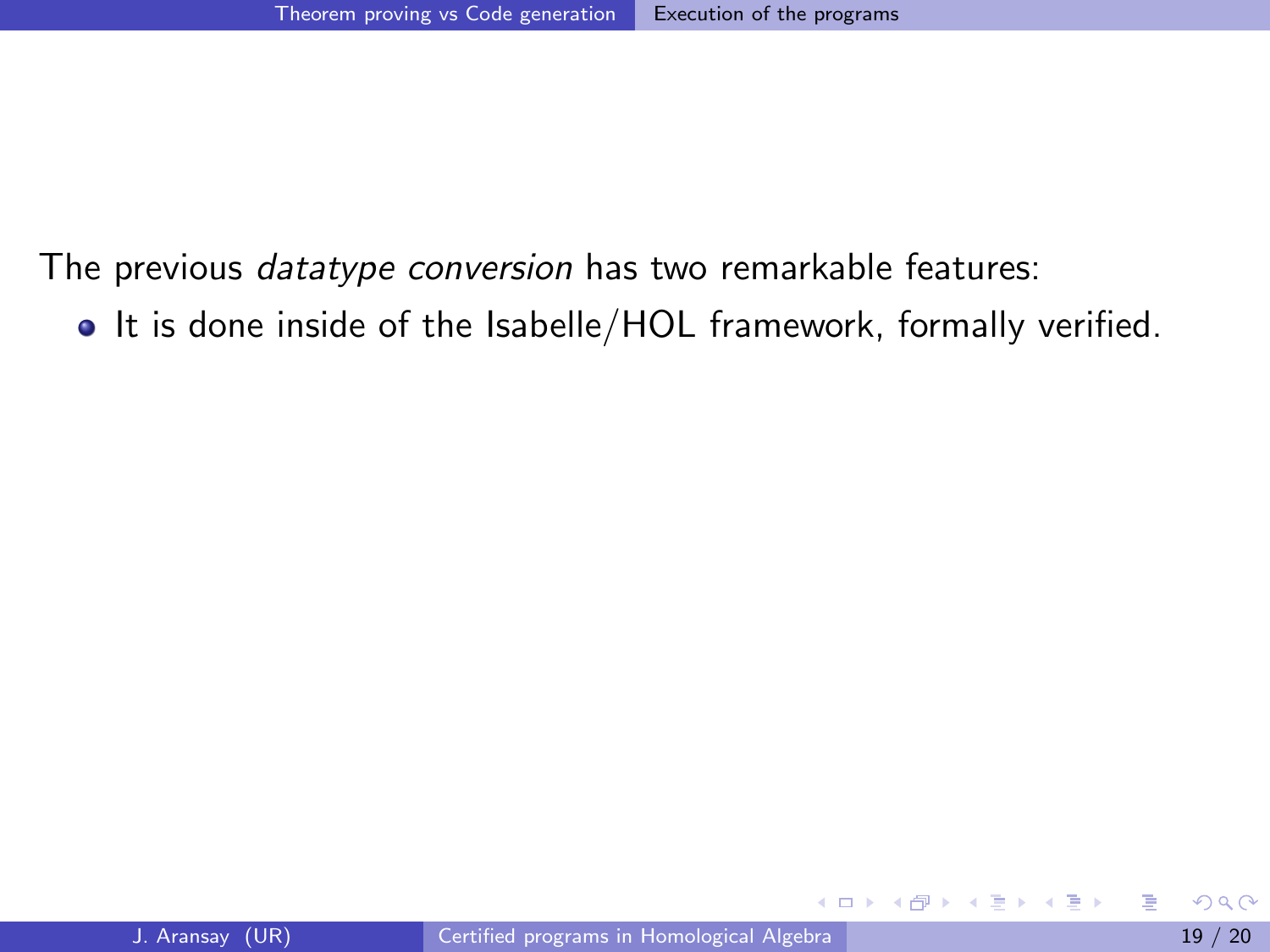The previous *datatype conversion* has two remarkable features:

- It is done inside of the Isabelle/HOL framework, formally verified.
- <span id="page-37-0"></span>• The representation based on lists does not satisfy the good properties of the first one (for instance, the zero matrix has multiple representations as list of lists of zeros, whereas in the first one representations where unique w.r.t. the extensional equality for functions).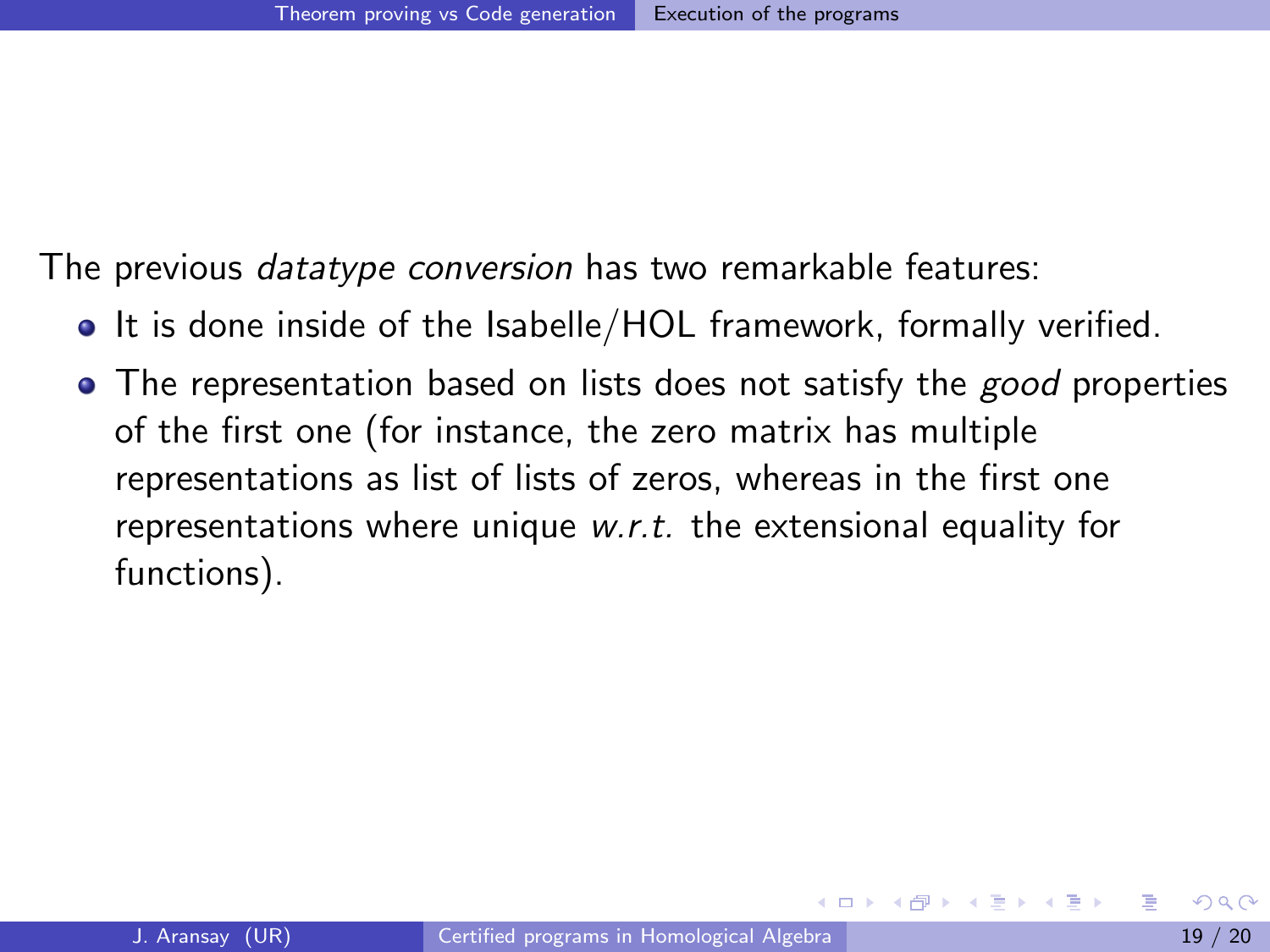<span id="page-38-0"></span>Algebraic structures admit a wide range of representations in theorem provers; the choice usually depends on the aim of the implementation. Proof reusing among representations should be improved.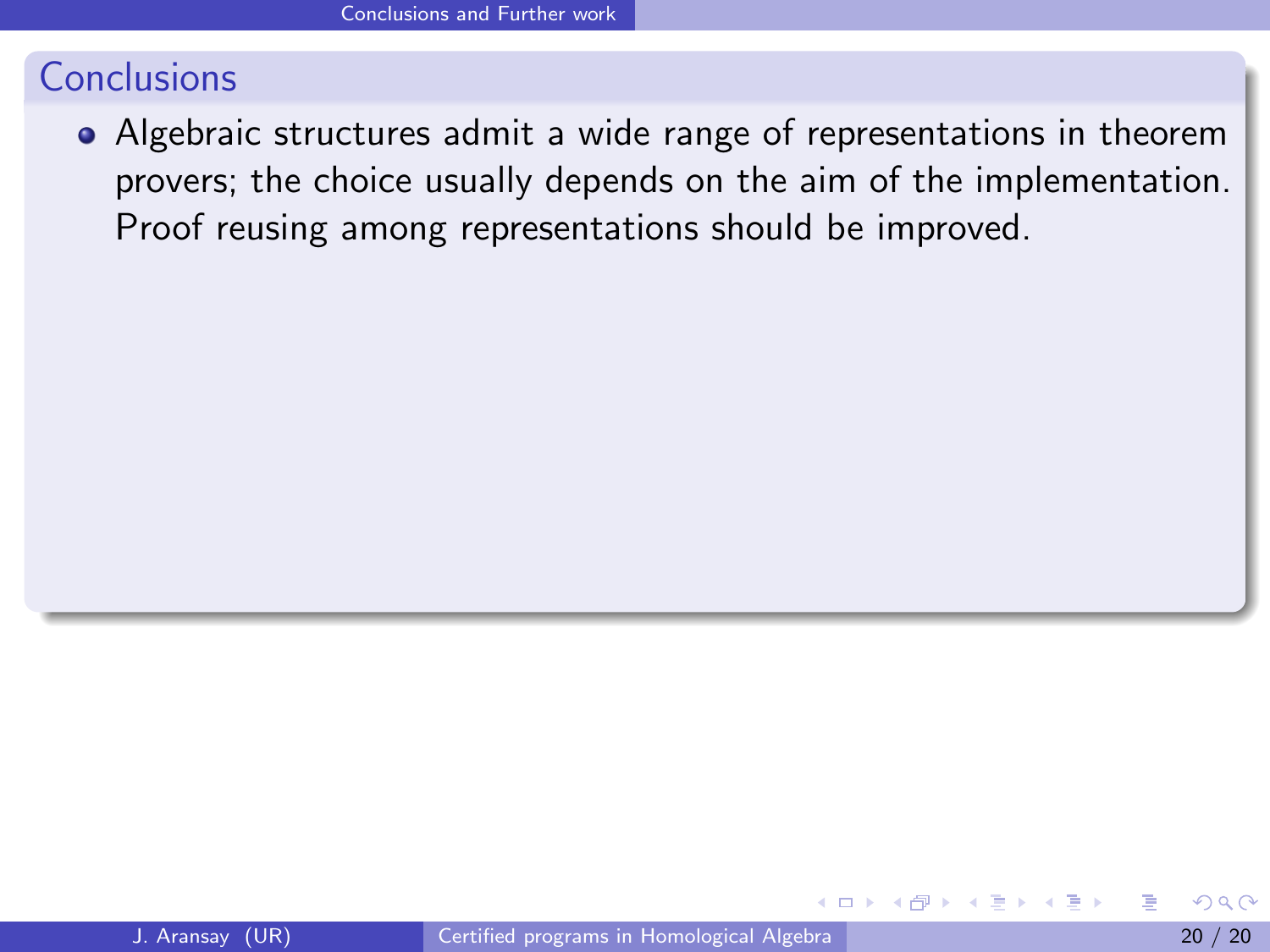- Algebraic structures admit a wide range of representations in theorem provers; the choice usually depends on the aim of the implementation. Proof reusing among representations should be improved.
- <span id="page-39-0"></span>Mathematical specifications (and sometimes proofs) do not usually pay attention to constructive matters, even within the scope of algorithmic.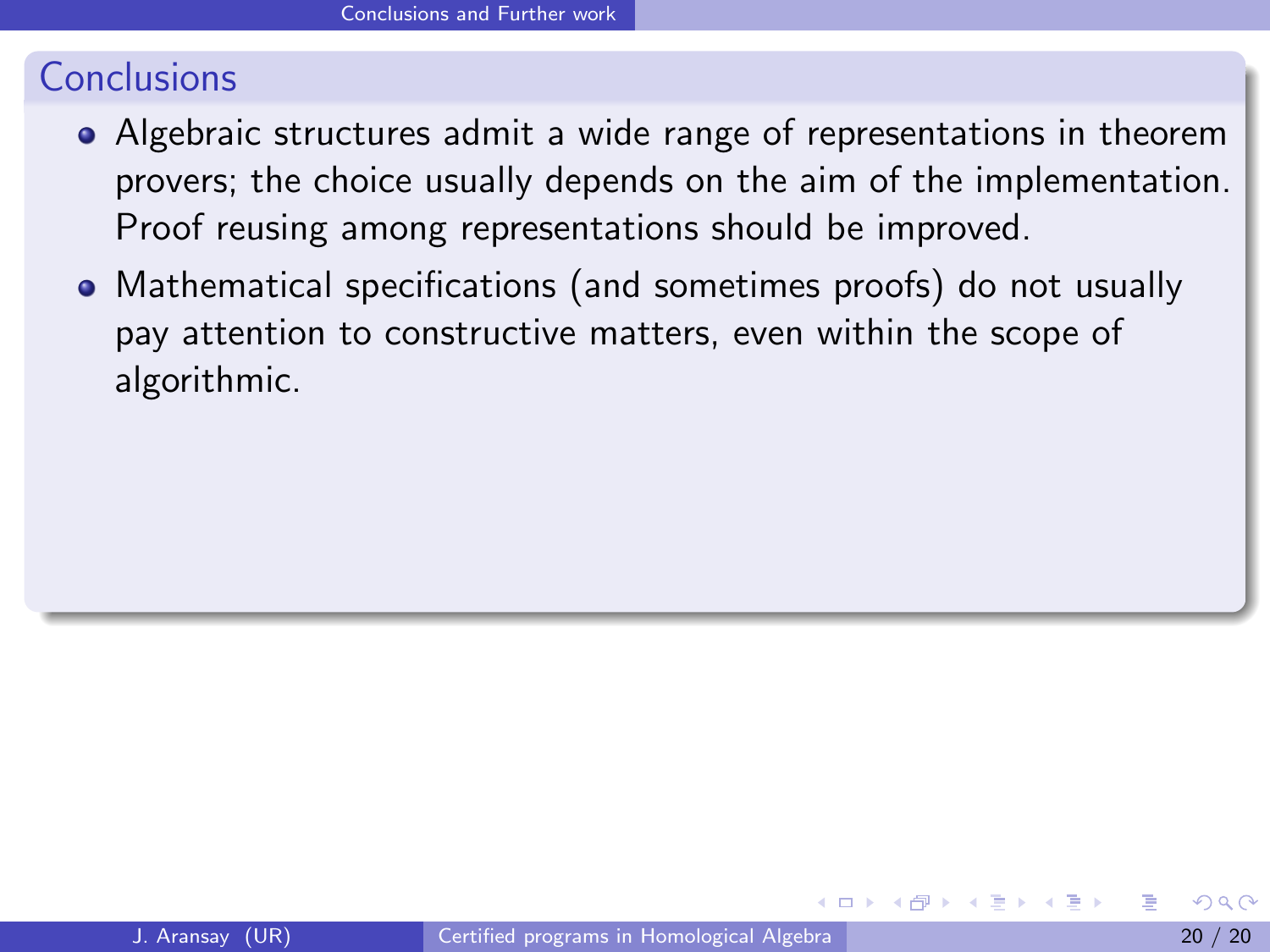- Algebraic structures admit a wide range of representations in theorem provers; the choice usually depends on the aim of the implementation. Proof reusing among representations should be improved.
- Mathematical specifications (and sometimes proofs) do not usually pay attention to constructive matters, even within the scope of algorithmic.
- <span id="page-40-0"></span>Mathematical structures (polynomials, matrices, finite sets) admit a wide range of representations in theorem provers; the choice usually depends on the aim of the implementation. Proof reusing among representations should be improved.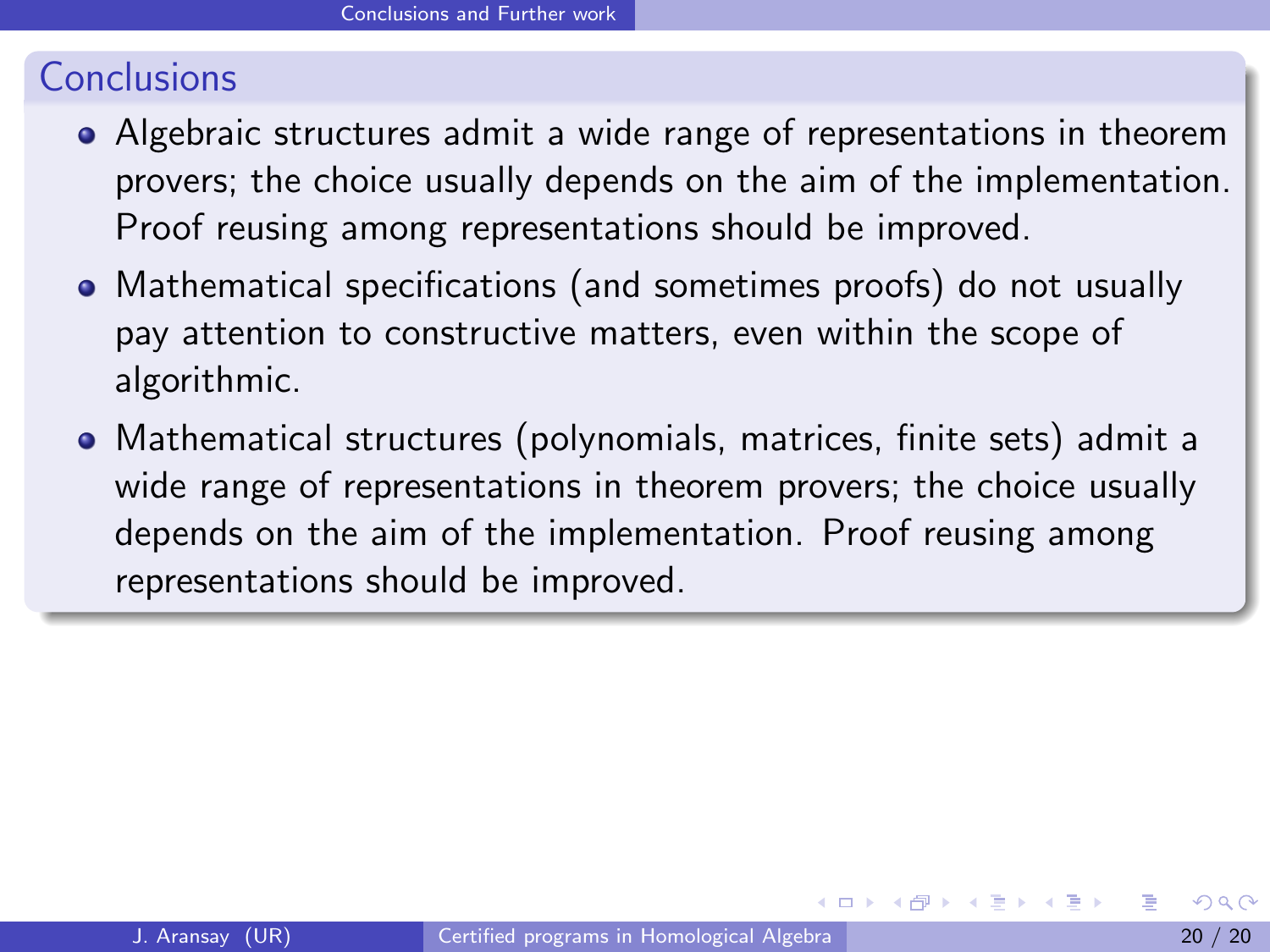- Algebraic structures admit a wide range of representations in theorem provers; the choice usually depends on the aim of the implementation. Proof reusing among representations should be improved.
- Mathematical specifications (and sometimes proofs) do not usually pay attention to constructive matters, even within the scope of algorithmic.
- Mathematical structures (polynomials, matrices, finite sets) admit a wide range of representations in theorem provers; the choice usually depends on the aim of the implementation. Proof reusing among representations should be improved.

## Some ideas

<span id="page-41-0"></span>• To produce *minimal* representations (in the number of operations or properties stated) of mathematical structures and to define embeddings, or functors from every other representation to such one.